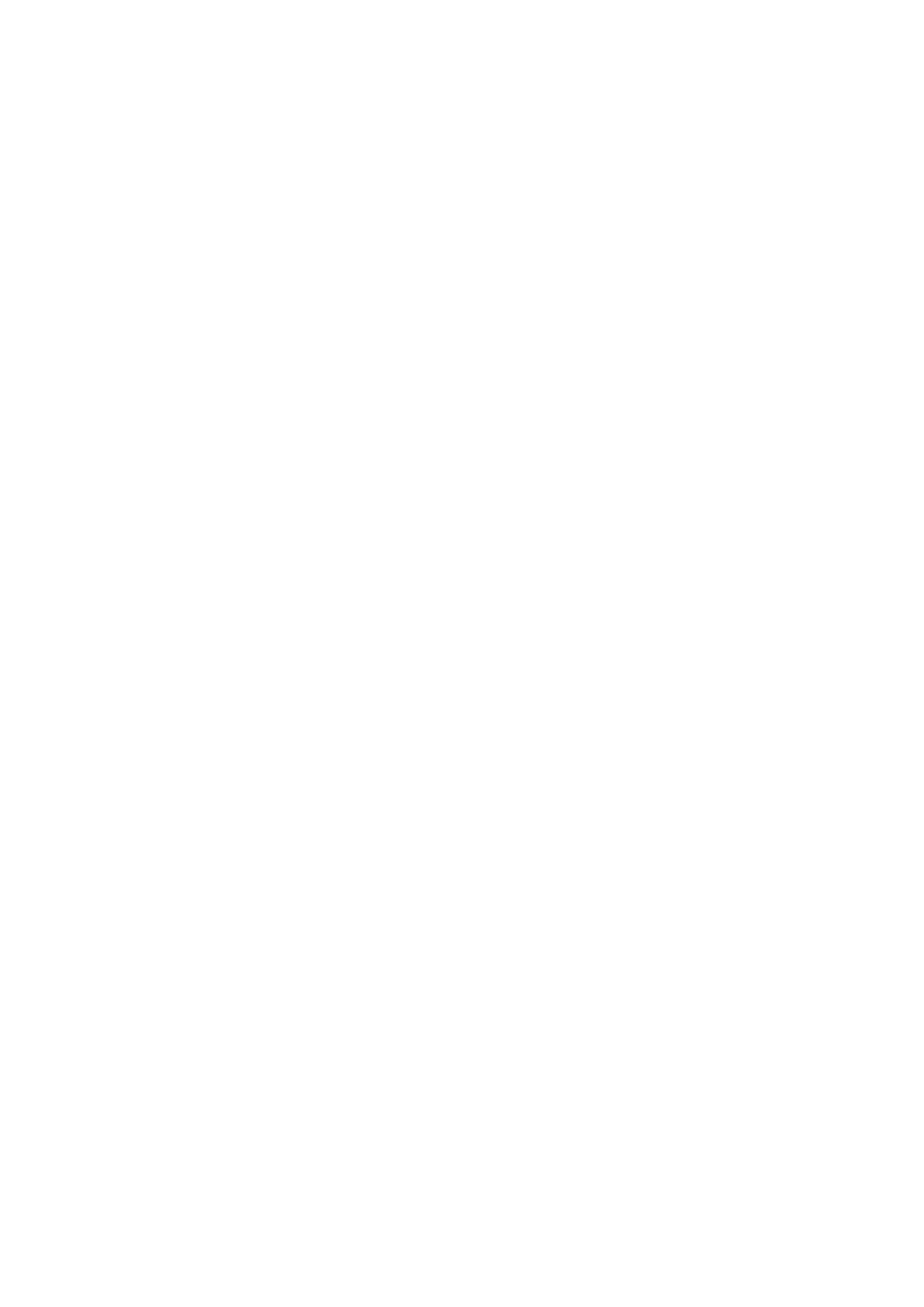# Contact Morphology in Modern Greek Dialects

Edited by Angela Ralli

Cambridge **Scholars** Publishing

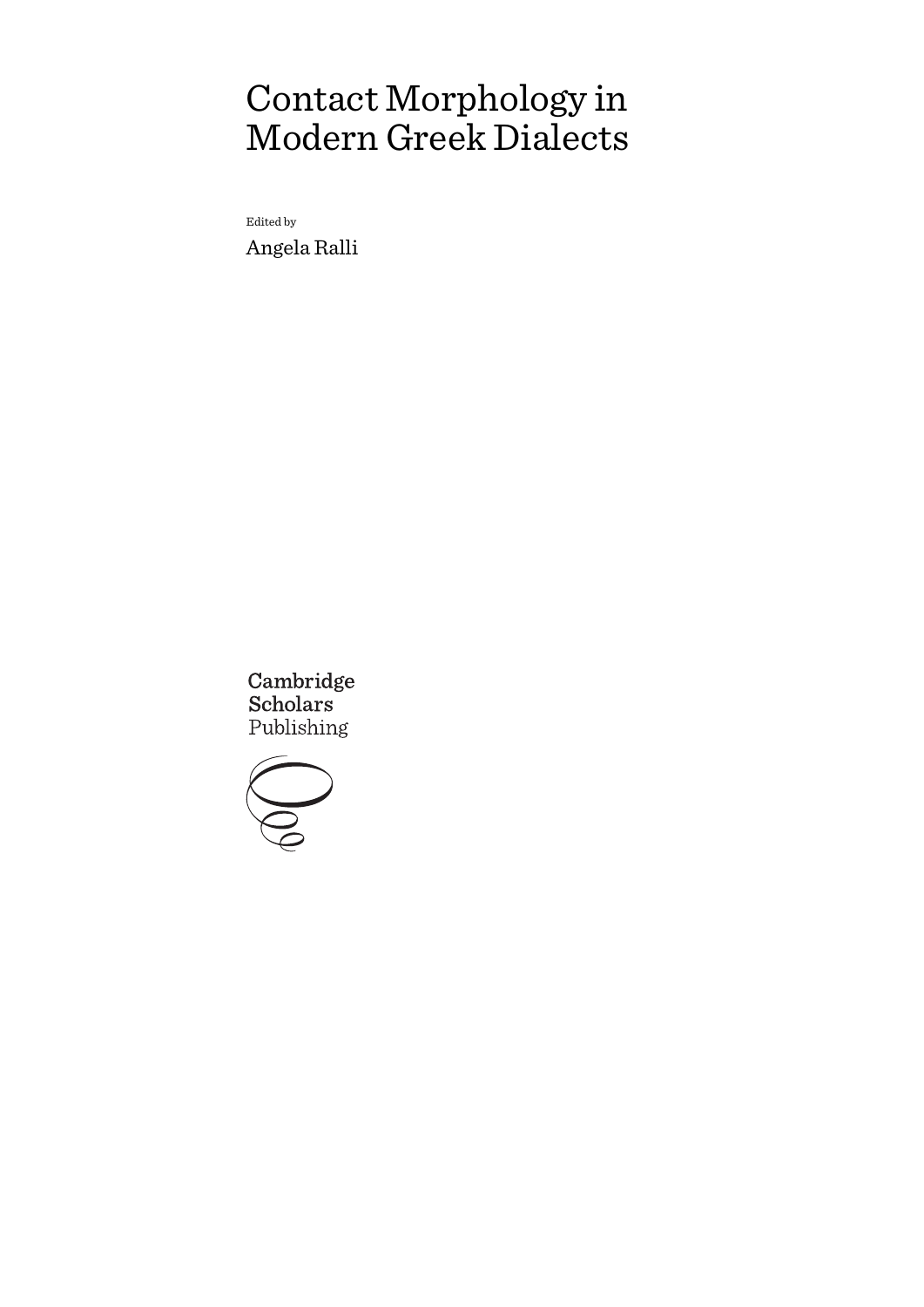Contact Morphology in Modern Greek Dialects

Edited by Angela Ralli

This book first published 2016

Cambridge Scholars Publishing

Lady Stephenson Library, Newcastle upon Tyne, NE6 2PA, UK

British Library Cataloguing in Publication Data A catalogue record for this book is available from the British Library

Copyright © 2016 by Angela Ralli and contributors

All rights for this book reserved. No part of this book may be reproduced, stored in a retrieval system, or transmitted, in any form or by any means, electronic, mechanical, photocopying, recording or otherwise, without the prior permission of the copyright owner.

ISBN (10): 1-4438-8691-2 ISBN (13): 978-1-4438-8691-8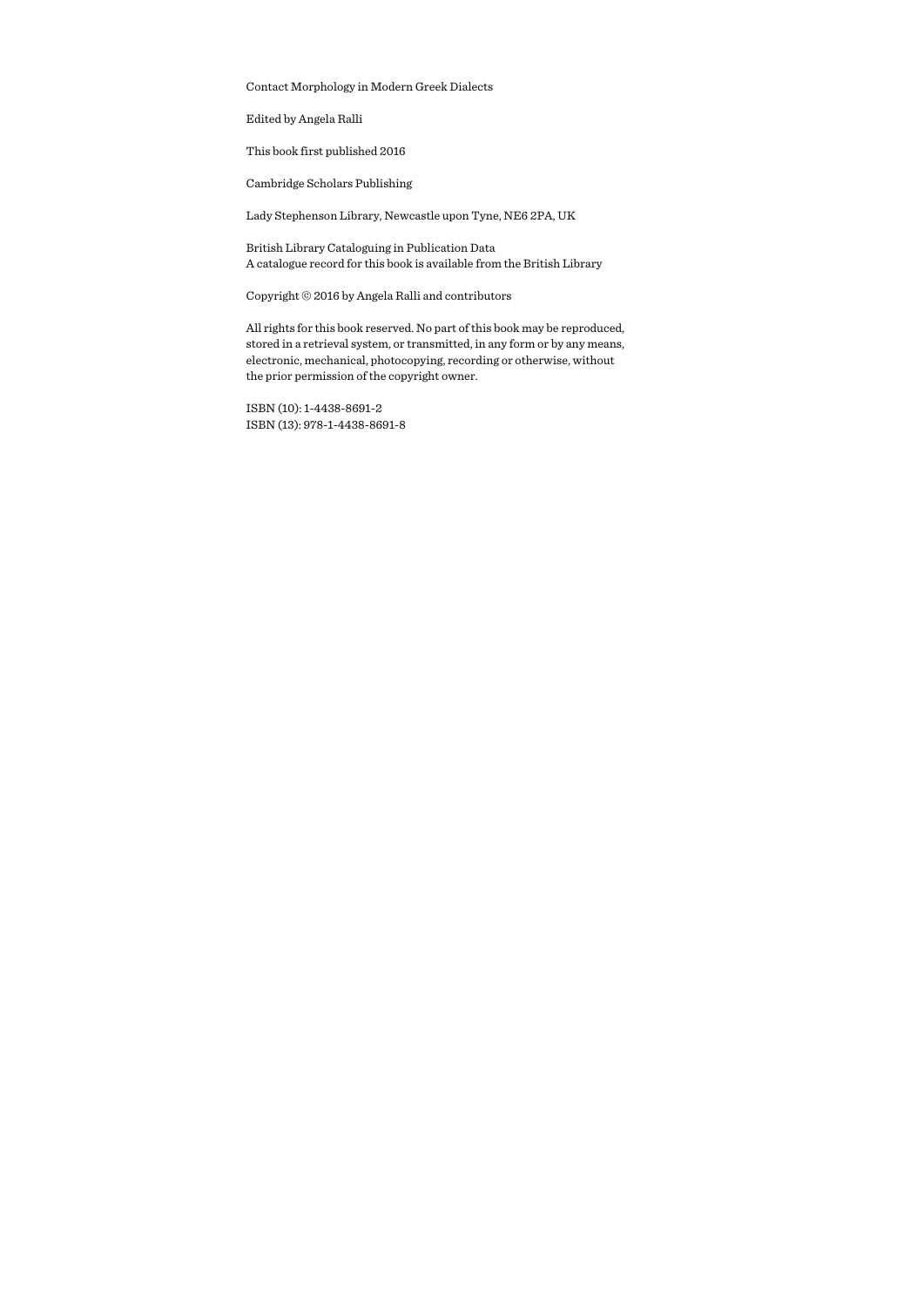# **CONTENTS**

| Angela Ralli                                                                                     |
|--------------------------------------------------------------------------------------------------|
| Headedness and/in Variation: Evidence from Italiot-Greek and Modern                              |
| Marios Andreou                                                                                   |
| The Morphological Marking of In-Definiteness: Evidence<br>Marianna Gkiouleka                     |
| Internally- and Externally-Motivated Inter-Paradigm Levelling in Griko<br>Nikos Koutsoukos       |
| Strategies and Patterns of Loan Verb Integration in Modern Greek<br>Angela Ralli                 |
| Language Contact at the Service of Endogenous Forces: A Case Study<br>Vasiliki Makri             |
| Loanwords Integration as Evidence for the Realization of Gender<br>Dimitra Melissaropoulou       |
| Reduplication with Quasi-Fixed Segmentism in Cappadocian Greek<br>Metin Bağrıaçık and Mark Janse |
| Multiple Exponence in Language Contact Situations: A Case Study<br>Brian D. Joseph               |
|                                                                                                  |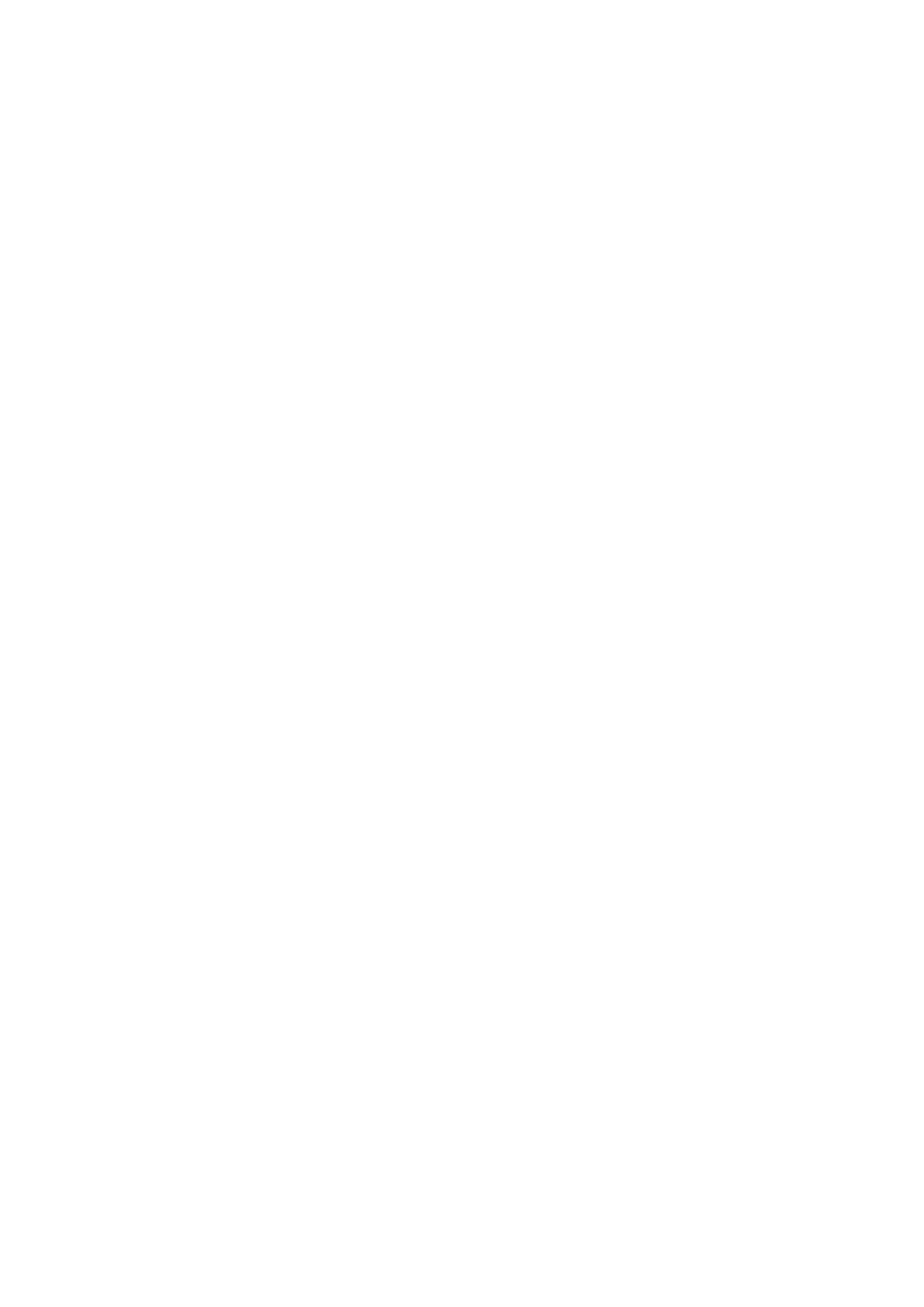# FOREWORD

Sustained academic interest in contact-induced language change goes back at least to the late  $19<sup>th</sup>$  century, when neo-grammarians argued that no language is entirely free of influence from other languages (Lucas 2015). Contact is everywhere and no evidence exists that there are linguistic systems which have been developed in total isolation (Thomason 2001). However, language change related to contact has remained an understudied area, partly due to de Saussure's (1972 [1916]) distinction between "external" and "internal" linguistics, and partly to Sapir's (1921) ability of persuading structuralists that there were no really convincing cases of profound influence by diffusion (Danchev 1988). Retardation in integrating structural change with contact has been overcome in the second half of the  $20<sup>th</sup>$  century, when there is a revalorization of the role of contact in language change, a hotly debated issue in recent linguistic research (see, among others, Weinreich 1953; Thomason and Kaufman 1988; Thomason 2001; Heine and Kuteva 2005; Matras 2009; Hickey 2010). Several proposals have been put forward in order to determine different kinds of effects on typologically divergent recipient systems, and borrowability scales have been proposed on the basis of the type of borrowing (lexical and/or structural) and the intensity of contact (Winford 2003).

In this context, morphology offers a privileged, empirical test-bed for the study of this field, as words and word structure are admittedly heavily affected by contact, lexical borrowing being the commonest and most frequent type of transfer in contact situations (Haspelmath 2009). Interestingly, the study of contact-induced morphological change does not include only lexical material ("matter replication" in terms of Sakel 2007), but also grammatical ("pattern replication"), referring to addition, replacement or loss of morphological categories and/or morphological patterns (Gardani et al. 2015). With respect to other grammatical modules, morphology is generally thought of to be more susceptible than syntax to contact-induced change, and less difficult than phonology to deal with in studies involving diachronic research or in those where analysis relies on the help of written sources. However, works on morphological change are far less numerous and standardized than those for other levels of linguistic analysis, probably due to the fact that, in the second half of the  $20<sup>th</sup>$ century, the generative school of linguistics did not develop a specific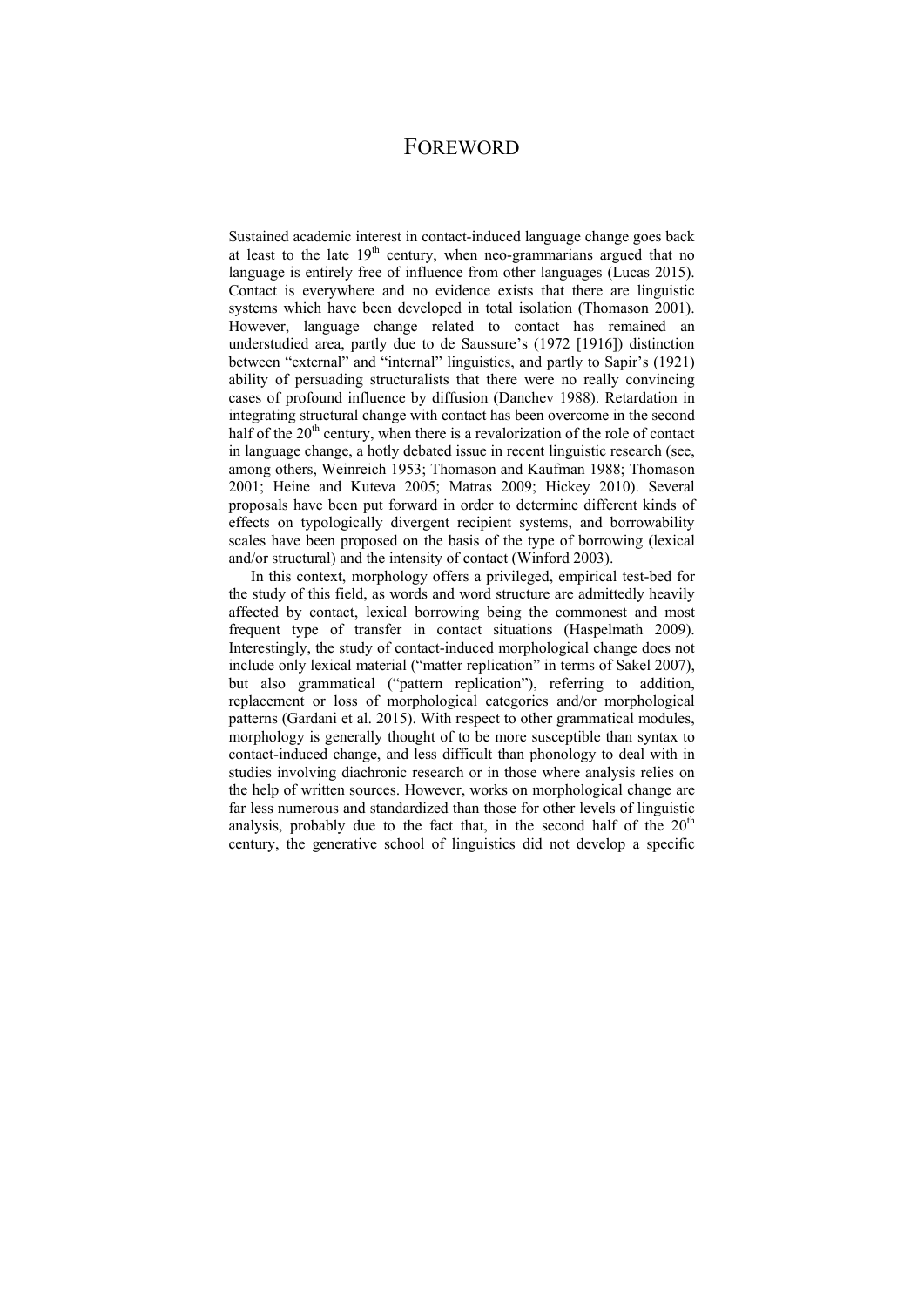model of morphological change as it did for phonological and syntactic change. In addition, in spite of the recent interest in morphology, there are no studies that would test basic morphological issues in language-contact settings and formulate adequate hypotheses with respect to contactinduced morphology.

As far as specific languages are concerned, it is worth noticing that some parts of the world have traditionally formed linguistic whirlpools, and some languages have been exposed more than others to linguistic cross-currents. In Europe, one famous area of multiple language contact has been the Balkan Peninsula, which has served as a storehouse of standard examples of practically every type of interference (Weinreich 1953). Among the different Balkan languages, Greek has experienced particularly multifarious and intimate contacts with other linguistic systems, and substantial information about this contact can be found in historical records dating back to the late Roman period, when the Greek influence on Latin was increasingly pervasive, as the latter took on the role of a world language (Horrocks 1997). Since the Medieval times, other languages, especially Italo-Romance and Turkish have affected Greek, triggering lexical and structural borrowing, mostly seen on Modern Greek dialectal varieties, such as those of Asia Minor, South Italy (Griko in Salento and Greco in Calabria), Chios, Lesbos, Crete, Cyprus, the Dodekanesian and the Ionian islands, while some of the innovations of these varieties have passed into Standard Modern Greek. Nowadays, the structural variation displayed by Modern Greek and its dialects has been shaped through multiple language contact and can give crucial insights into our understanding of language contact, language change and grammatical theory in general.

This volume aspires to bridge contemporary morphological theory with the less studied aspects of language interference and contact-induced variation and change, and aims to increase our understanding of how languages of convergent and divergent typologies can affect each other. On the one hand, it shows that the study of dialects offers new challenges to contact morphology, since dialectal varieties form an important source of morphological phenomena, and dialectal research allows us to shed light on theoretical morphological issues. On the other hand, it argues that morphological theory may provide accurate and interesting tools for the analysis of dialectal data. In addition, the volume shows that dialectal contact morphology can be profitable for historical linguistics and typology, because the study of dialects may illuminate language change and possible language structures. Unluckily, in morphological research, dialects have been accounted for sporadically and rather unsystematically,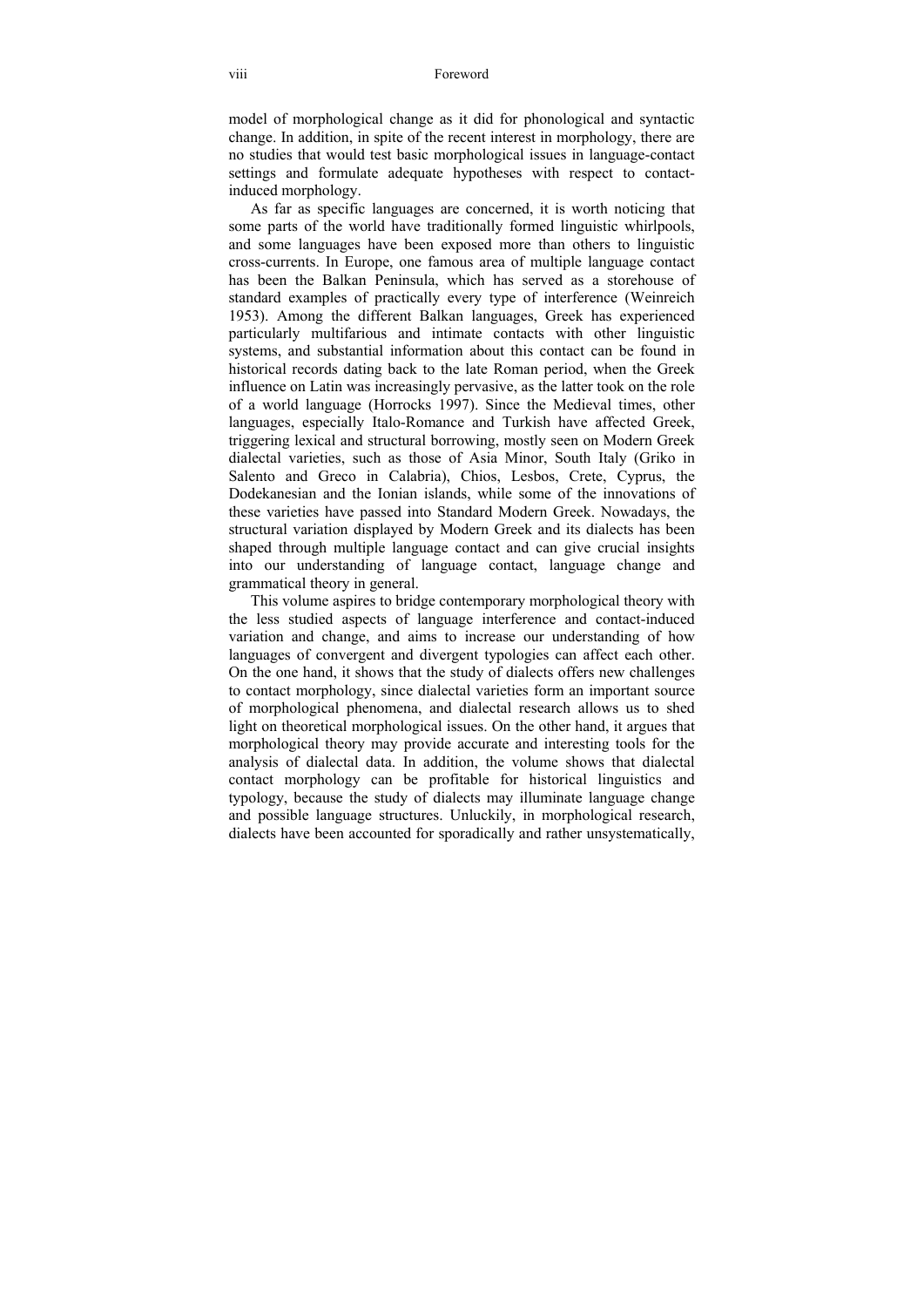since modern morphological theory has been mainly oriented towards the standard form of languages. As a result, several interesting phenomena in spoken varieties of various languages have been left out of consideration, especially those due to contact, and thus, they are overlooked in morphological studies. As noted by Ralli (2009, 2012a,b), dialectal varieties constitute cases par excellence in which linguistic theories and approaches can be tested and evaluated. Moreover, Anderwald & Kortmann (2002: 160) point out that the limitation to standard varieties is problematic, especially in languages with a long literary tradition, where the setting of norms has always played an important role, and certain features do not reflect natural change but more or less arbitrary changes, which are imposed by prescriptivists. This applies to the current situation in Modern Greek, as, sometimes, the standard language gives a false picture of the language evolution and what the grammars of Modern Greek dialects are like.

By examining morphological change in language-contact situations, this volume proposes to inaugurate a scientific field that remains unexplored in Greek linguistics, with the use of dialectal data from three Asia Minor dialects, Pontic, Cappadocian, and Aivaliot, as well as from Cretan, Lesbian, Cypriot, Heptanesian (spoken on the Ionian islands), Italiot, and Greek of South Albania. These dialects have been carefully selected since they have been heavily influenced by typologically divergent and sometimes genetically different languages, i.e. by the Indo-European and semi-fusional Romance - primarily with respect to Italiot and Heptanesian - and by the Altaic and agglutinative Turkish - mainly regarding Asia Minor Greek and Greek of South Albania. Interestingly, there are also varieties which have been affected by more than one language, such as Cretan, Cypriot and Lesbian. Although the study of Modern Greek Dialects has been blooming in the last decade - resulting in the subsequent publication of a respectable number of papers - a profound comparative study on the main axes of language contact affecting Greek and the Greek-based dialects is still a desideratum. In fact, with few exceptions (e.g. Janse 2004; Karatsareas 2011; Ralli 2012a,b), the research on how and to what extent the morphology of the dialects under examination has been influenced by Italo-Romance and/or Turkish is minimal, while linguistic analyses for the Greek dialect of South Albania are practically non-existent.

The volume brings together researchers working on morphology, language contact, and Modern Greek dialectal variation. Emphasis is given on a number of issues which are of major importance to the study of morphology in language-contact situations, such as the role and interplay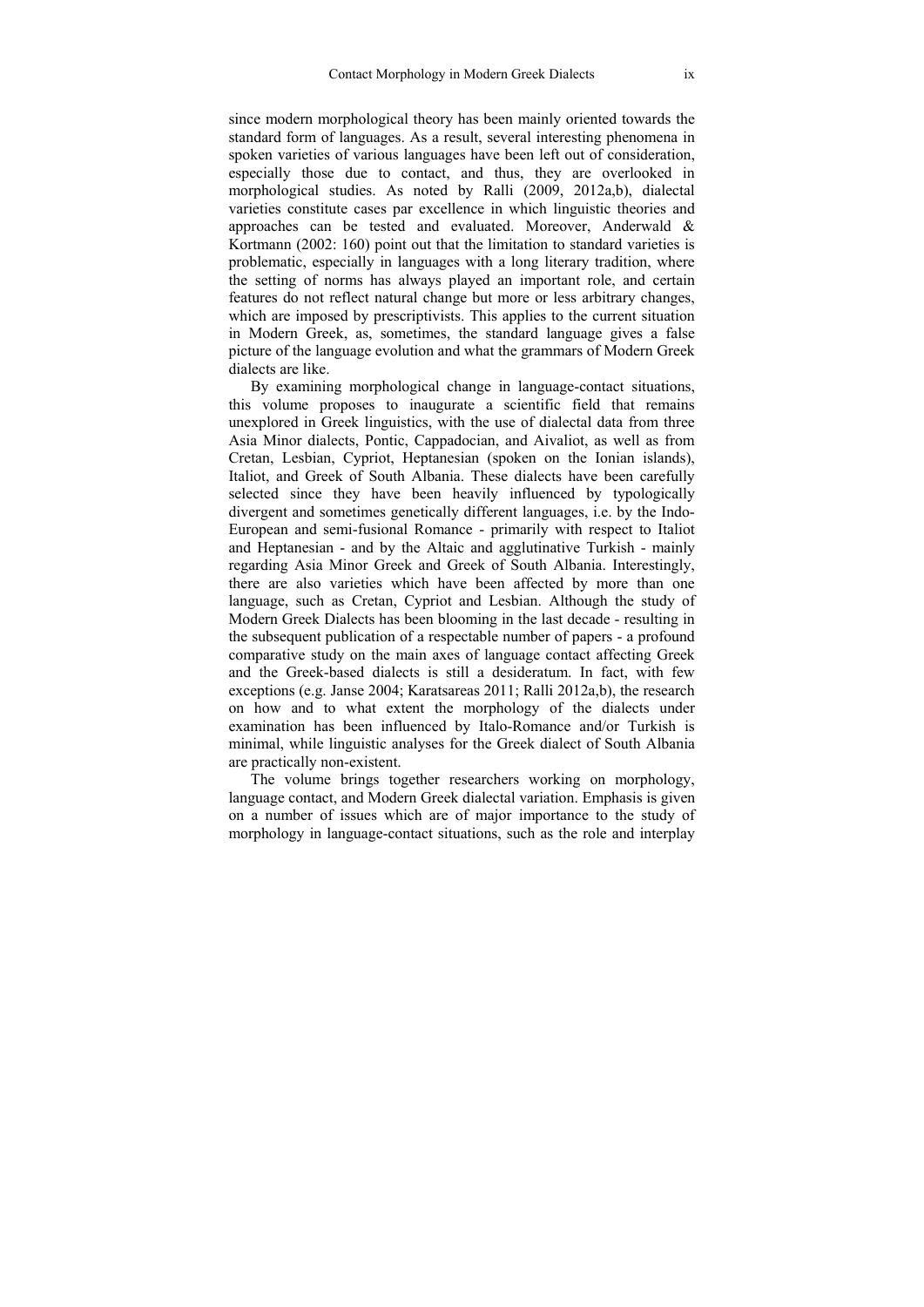#### x Foreword

of language-internal and language-external factors in linguistic change, borrowing of structure and functional categories, the source and use of integrating elements, reduplication, multiple exponence, and case and gender assignment. More particularly: Marios Andreou examines the process of compounding in Italiot. He reports that the structural make-up of a compound is not amenable to change under system-external pressures, and that a change in the order of morphemes inside compounds is triggered by system-internal factors. The work by Marianna Gkiouleka and Nikos Koutsoukos also comment on possible limits of contact-induced change and argues that both internal and external factors should be taken into consideration with respect to the overt marking of indefiniteness on overly realized case in Pontic and Cappadocian (Gkiouleka) and the reorganization of the Griko verbal paradigms (Koutsoukos). In Angela Ralli's contribution, the vital interplay of these factors is also put forward and investigated with respect to the integration of verbs in a wealth of data drawn from several Modern Greek varieties. Ralli argues that, beside the importance of socio-linguistic parameters, a certain structural compatibility between the systems in contact and the role of the recipient's morphological properties are crucial for the selection of specific integration strategies and patterns. The way the target language accommodates loan nouns is scrutinized by Vasiliki Makri and Dimitra Melissaropoulou. The two papers inform the discussion on adaptation strategies with respect to gender assignment in loan nouns, on the basis of examples selected from the Asia Minor Dialects (Melissaropoulou) and Heptanesian (Makri); both authors claim that gender is interconnected with the feature of inflection class, and gender assignment in language contact is related to various phonological, morphological and semantic factors, as well as to the recipient's inherent tendencies. In their joint paper, Metin Bağrıaçık and Mark Janse explore the way partial reduplication with quasi-fixed segmentism is manifested in contact situations, contrasting Cappadocian with Armenian, another language affected by Turkish. They argue that this is a morphological phenomenon induced by contact with Turkish, and that the reduplicant is a tiered affix whose phonemic melody is not determined by that of the base. Finally, Brian Joseph investigates how and why multiple exponence can arise when languages are in contact, by focusing on an intriguing and unique nominal form, which seems to bear a blend of Turkish and Greek plural suffixes. He discusses ways in which it is similar to, or different from, internally derived cases of multiple exponence, and, among other things, he tackles the issue of language ideology in contact situations.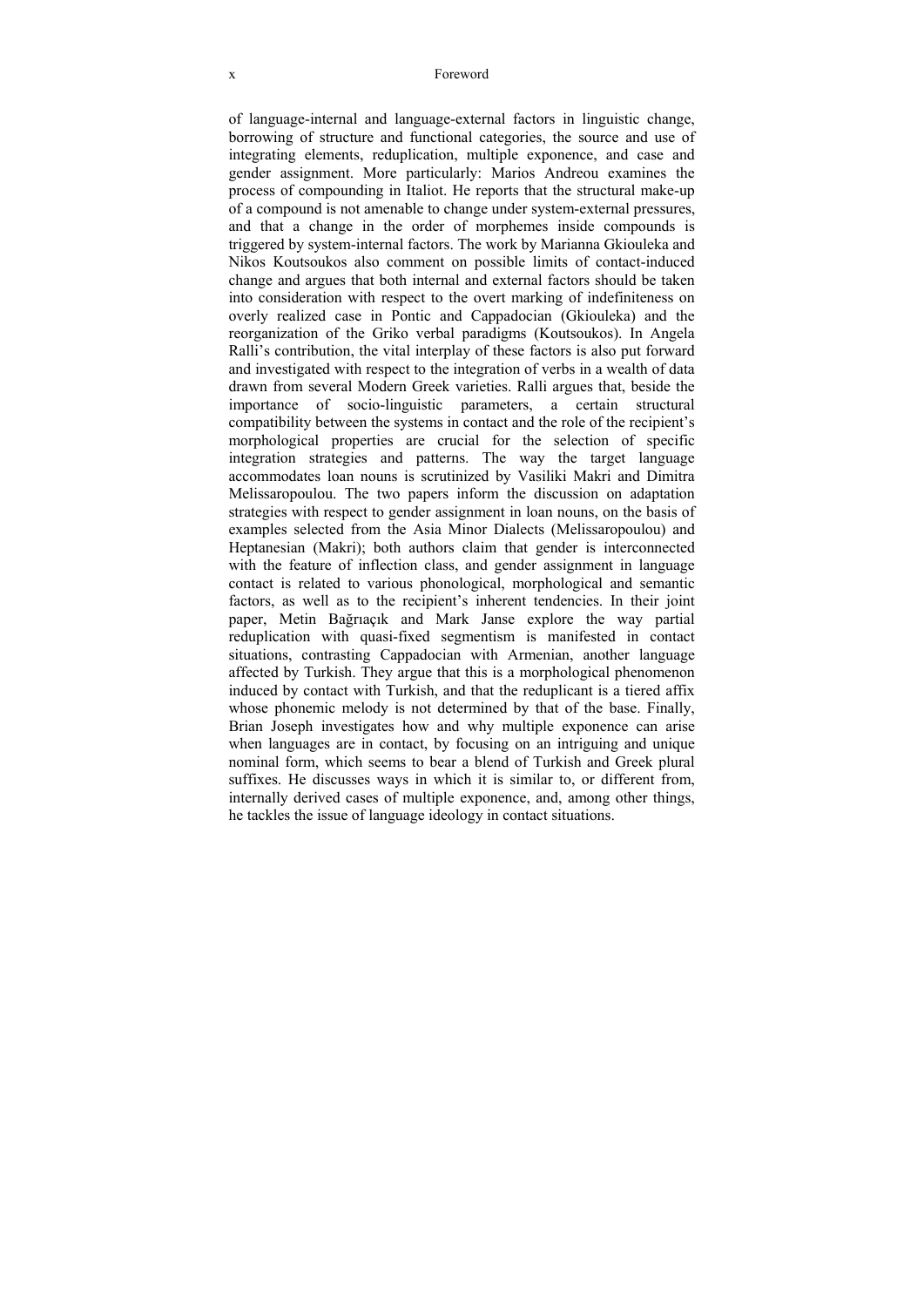With the exception of the work by Joseph and Bağrıaçık & Janse, all papers have resulted from research conducted at the *Laboratory of Modern Greek Dialects* (www.lmgd.philology.upatras.gr) of the University of Patras, within the framework of the ARISTEIA project ("Morphology in language-contact situations: Greek in contact with Turkish and Italian"), funded by the European Union and Greek national resources. Draft versions of most of these papers have been presented at the workshop "Language contact in the light of Modern Greek morphological variation", organized by Angela Ralli, within the frame of the *11th International Conference in Greek Linguistics* (Rhodes, Greece, September 26–29, 2013).

## **References**

- Anderwald, Lieselotte and Bernd Kortmann. 2002. "Typology and dialectology: A programmatic sketch". In *Present-day dialectology. Problems and findings,* ed. Johannes Berns and Jaap van Marle, 160- 171. Berlin/New York: Mouton de Gruyter.
- Danchev, Andrei. 1988. "Language contact and language change". *Folia Linguistica* 22: 37-54.
- Gardani, Francesco, Peter Arkadiev and Nino Amiridze (Eds.). 2015. *Borrowed morphology*. Berlin/New York: Mouton de Gruyter.
- Haspelmath, Martin. 2009. "Lexical borrowing: Concepts and issues". Ιn *Loanwords in the world's languages: A comparative handbook*, 35-54, ed. Martin Haspelmath and Uri Tadmor, 35-54. Berlin/New York: Mouton de Gruyter.
- Heine, Bernd and Tania Kuteva. 2005. *Language contact and grammatical change*. Cambridge: Cambridge University Press.
- Hickey, Raymond (Ed.). 2010. *The Handbook of language contact*. Oxford: Blackwell.
- Horrocks, Geoffrey. 1997. *Greek: A history of the language and its speakers*. London: Longman.
- Janse, Mark. 2004. "Animacy, definiteness, and case in Cappadocian and other Asia Minor Greek Dialects". *Journal of Greek Linguistics* 5: 3- 26.
- Karatsareas, Petros. 2011. *A Study of Cappadocian Greek Nominal Morphology from a Diachronic and Dialectological Perspective*. Ph.D. dissertation, Cambridge University.
- Lucas, Christopher. 2015. Contact-induced language change. In *The Routledge handbook of historical linguistics,* ed. Claire Bowern and Bethwyn Evans. New York: Routledge.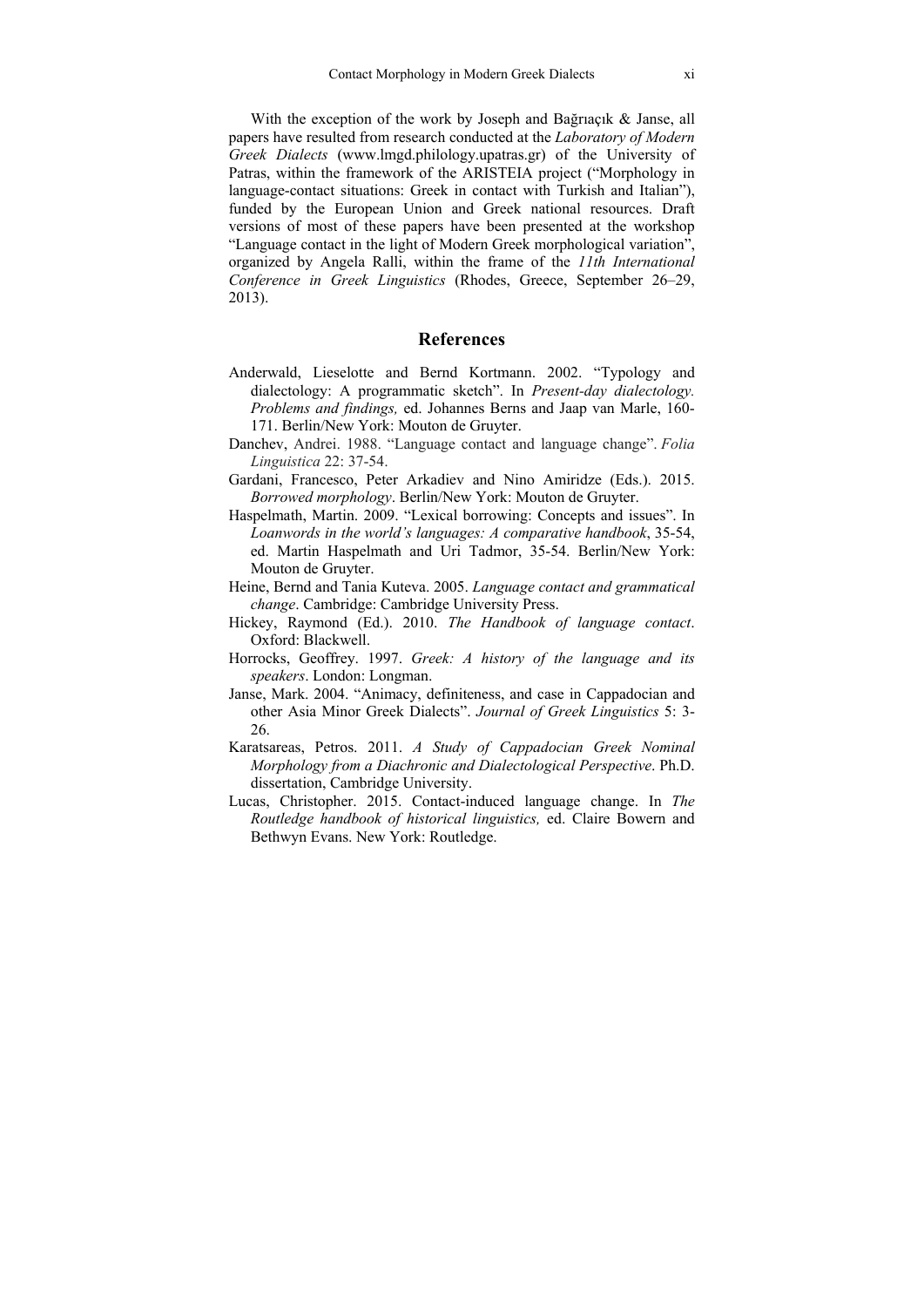- Matras, Yaron. 2009. *Language Contact*. Cambridge: Cambridge University Press.
- Ralli, Angela. 2009. "Morphology meets Dialectology: insights from Modern Greek Dialects". *Morphology 19* (1): 87-105.
- Ralli, Angela. 2012a. "Morphology in language contact: Verbal loanblend formation in Asia Minor Greek (Aivaliot)". In *Morphologies in contact*, ed. Martine Vanhove, Thomas Stolz, Aina Urdze and Hitomi Otsuka, 177-194. Berlin: Academie Verlag.
- Ralli, Angela. 2012b. **"**Verbal loanblends in Griko and Heptanesian: a case study of contact morphology"**.** *L'Italia Dialettale* LXXIII: 111- 132.
- Sakel, Jeanette. 2007. "Types of loan: matter and pattern". In *Grammatical borrowing in cross-linguistic perspective, ed.* Yaron Matras and Jeanette Sakel, 15-29. Berlin/New York: Mouton de Gruyter.
- Sapir, Edward. 1921. *Language: An introduction to the study of speech*. New York: Harcourt.
- Saussure, Ferdinand de. 1972 [1916]. *Cours de linguistique générale*. Lausanne/Paris: Payot and Rivages.
- Thomason, Sarah. 2001. *Language contact: An introduction*. Edinburgh: Edinburgh University Press
- Thomason, Sarah and Terrence Kaufman. 1988. *Language contact, creolization, and genetic linguistics*. Berkeley: University of California Press.
- Weinreich, Uriel. 1953. *Languages in contact: Findings and problems*. New York: Linguistic Circle of New York.
- Winford, Donald. 2003. *An Introduction to Contact Linguistics*. Oxford/ Malden, Mass: Blackwell.

Angela Ralli November 2015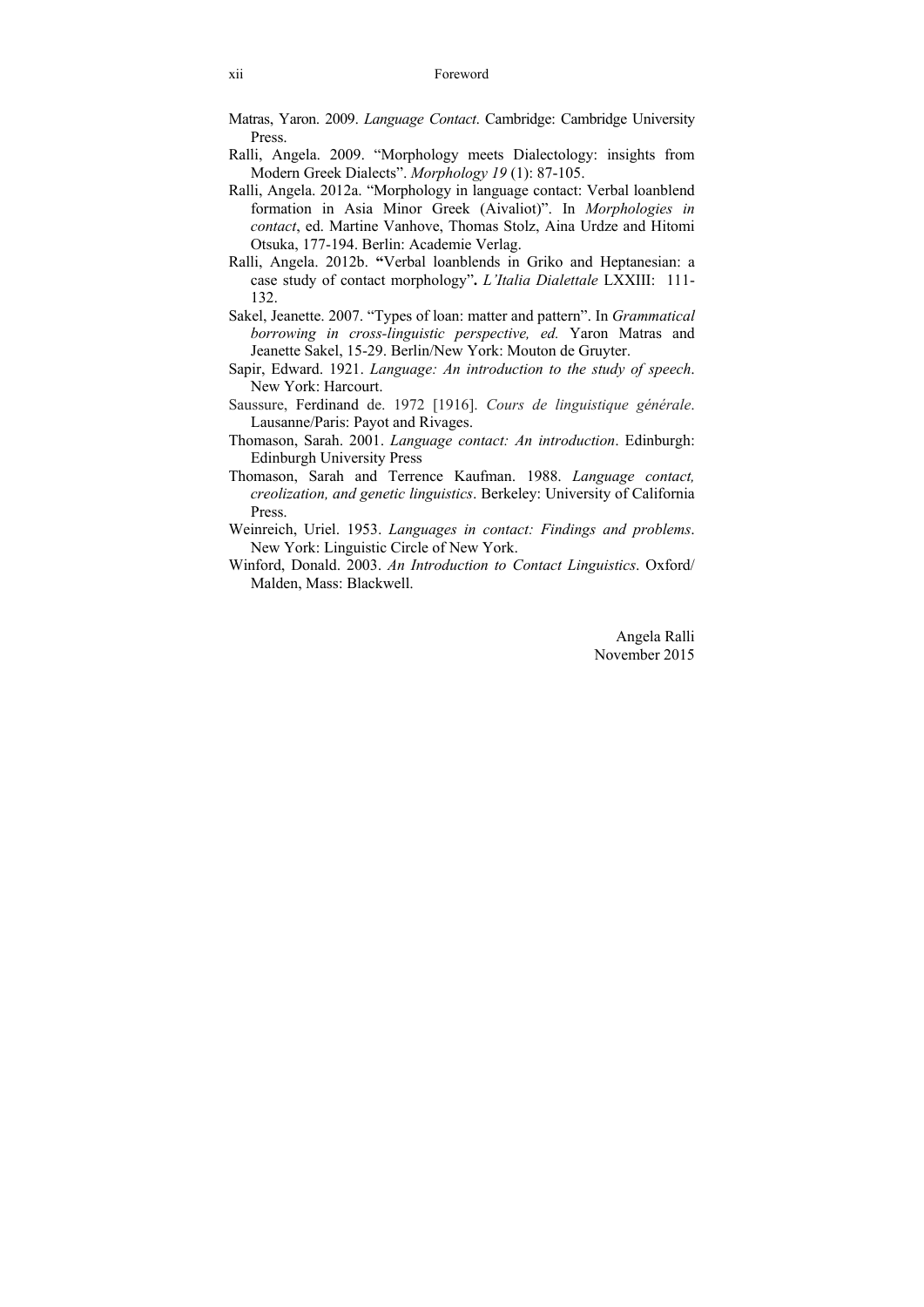# HEADEDNESS AND/IN VARIATION: EVIDENCE FROM ITALIOT-GREEK AND MODERN GREEK DIALECTS<sup>1</sup>

# **MARIOS ANDREOU**

### **Abstract**

The purpose of the present chapter is to comment on the identification and position of head in morphological configurations, with a focus on the process of compounding. In particular, this chapter enquires into the presence of variation in the position of head inside compounds and comments on whether the presence of left-headed compounds in the Greek dialects of Southern Italy should be considered as a contact-induced change or as a phenomenon which is triggered by system-internal factors.

# **1. Introduction**

A basic ingredient in linguistic theory and especially morphology and syntax is the notion *head*. Since the seminal works of Lieber (1980), Williams (1981), Di Sciullo and Williams (1987), and Selkirk (1982), the notion head has been extended from syntax to morphology and words are considered to have heads, just like syntactic phrases do. Much literature has concentrated on two recurrent issues concerning headedness: (a) the identification and (b) the position of head in all morphological configurations i.e. derived words, compounds and inflected forms.

 In this chapter, I tackle the questions of identification and position of head focusing on the morphological process of compounding. Arguments and proposals are exemplified with data drawn from Standard Modern

 $\ddot{\phantom{a}}$ 

<sup>&</sup>lt;sup>1</sup> This research has been co-financed by the European Union (European Social Fund – ESF) and Greek national funds through the Operational Program "Education and Lifelong Learning" of the National Strategic Reference Framework (NSRF) - Research Funding Program: ARISTEIA I. Investing in knowledge society through the European Social Fund (Project director Angela Ralli).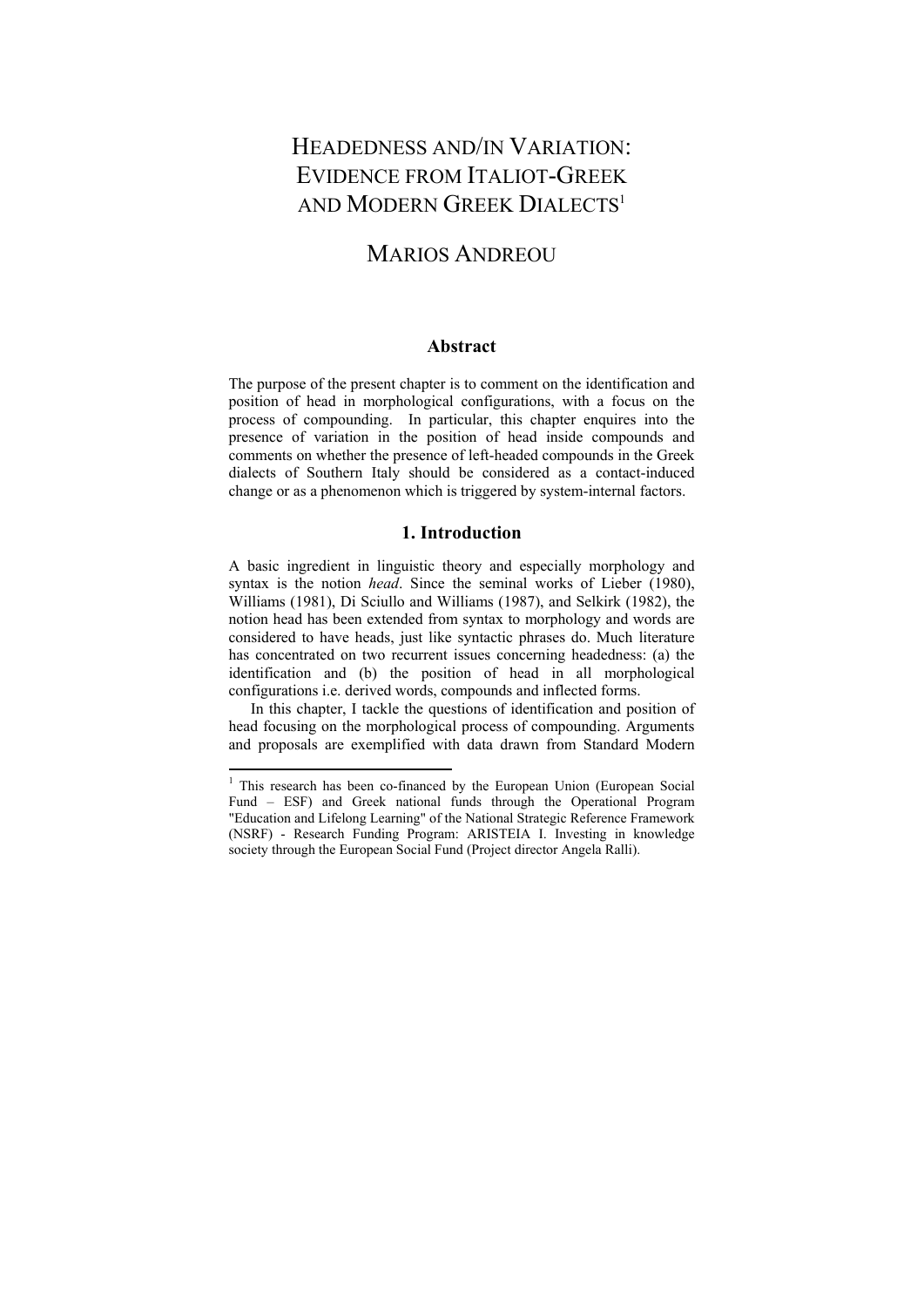Greek (henceforth SMG) and its dialects with a focus on Italiot-Greek and Cypriot. Cypriot is particularly rich in compound structures (Andreou and Koliopoulou 2012; Andreou 2014) and Italiot-Greek can greatly inform the discussion on the head-dependent linearization inside compounds.

 Cypriot-Greek, is spoken on the island of Cyprus by an approximate number of 800.000 people and also by immigrant communities of Cypriots in the United Kingdom, Australia, and elsewhere. $2$ 

 Italiot-Greek is a Greek-based dialect spoken in Southern Italy restricted in two areas, Puglia (Salento area) and Calabria (Bovese area). The dialect spoken in Puglia is called Griko and the one spoken in Calabria, Bovese. Bovese-Greek, which will concern us in the present chapter, was until recently spoken in nine villages all located in the Bovese area of Calabria.3

 Before proceeding with the analysis of the notion head, let us give a brief sketch of the main characteristics of Greek compounds which help with understanding the argumentation. According to Ralli (2007, 2009, 2013), Greek compounds are one-word formations which obey the lexical integrity hypothesis (Lapointe 1980), in that their internal structure is never accessible to syntax. More specifically, their structure involves morphologically-proper constituents, i.e. either two stems ([stem stem] compounds) or a stem and a word ([stem word] ones). As illustrated in Table 1, in the first case, stress and inflectional endings are different from those of the second member when taken in isolation, as in the Italiot-Greek *kalámi* vs *imisokálamo*. In the second case, stress and inflection follow the word constituent as in the Cypriot *kapnós* vs *arkokapnós* depicted in Table  $2^{.4}$ 

 $\ddot{\phantom{a}}$ 

<sup>&</sup>lt;sup>2</sup> For Cypriot-Greek the reader is referred to Newton (1972a,b), Symeonidis (2006) and literature therein.

<sup>&</sup>lt;sup>3</sup> Bovese is also attested with the following names in the relevant literature: Greco, Grecanico, and Romaico. It should be noted that Italian scholars often use the term Grecanico (and sometimes Romaico) to refer to both Bovese and Griko. In this chapter, I will use the term Italiot-Greek and not Grecanico to refer to both Greek dialects since for Greek scholars, the term Grecanico is usually used with respect to Bovese only. For Italiot-Greek see amongst others Rohlfs (1924, 1950, 1972), Alessio (1953), Profili (1985), Caracausi (1986), Karanastasis (1997), Katsoyannou (1995, 1999), Ledgeway (1998, 2013), Fanciullo (2001), Manolessou (2005) and literature therein.

<sup>&</sup>lt;sup>4</sup> Examples will be given a broad phonological transcription and stress will be noted only on word forms. Parts of words which do not appear within compounds will be included in parentheses.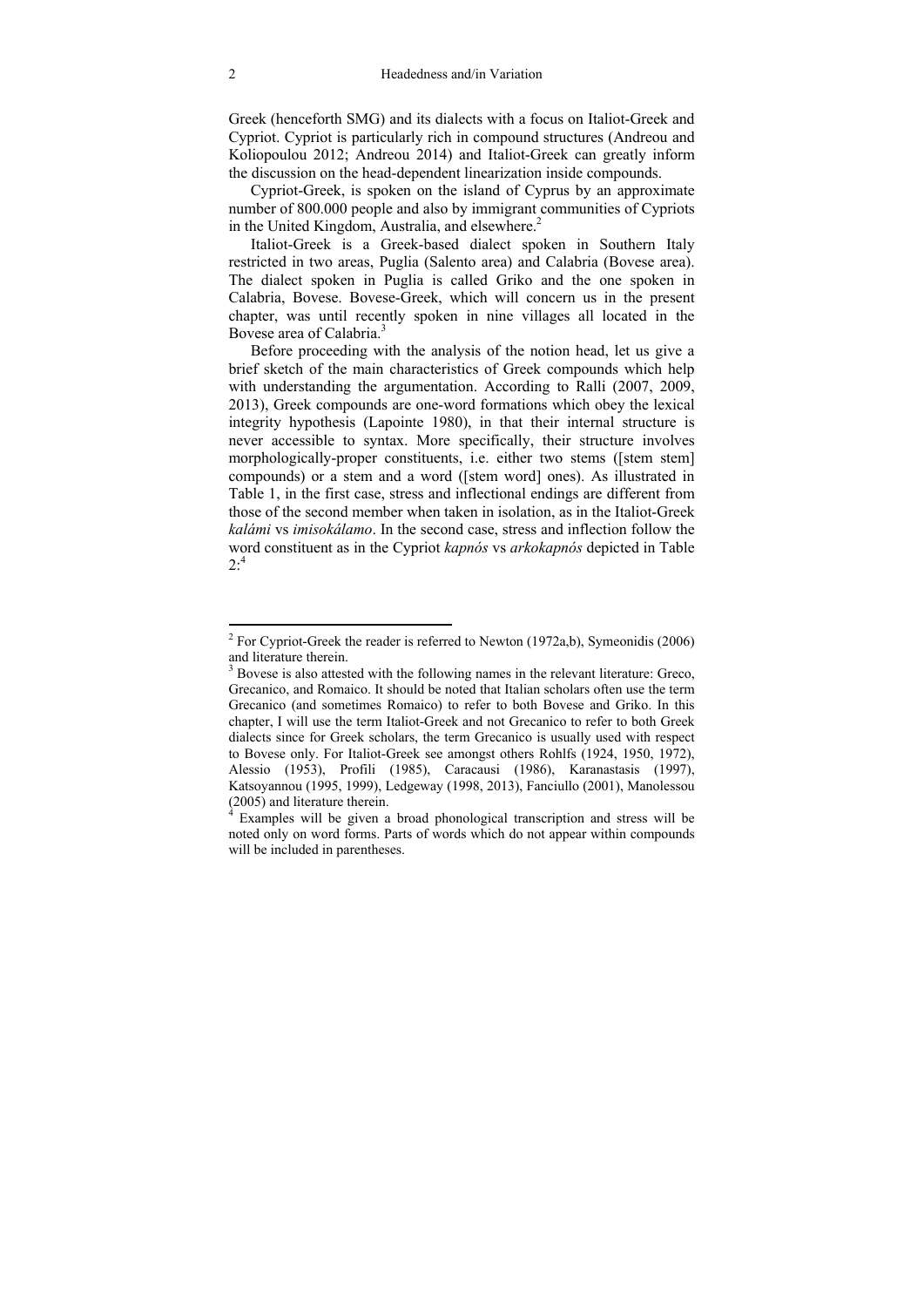| Compound                             | <b>Comp. Member 1</b> | <b>Comp. Member 2</b> |
|--------------------------------------|-----------------------|-----------------------|
| imisokálamo (Italiot)<br>'half reed' | imis(o)<br>'half      | kalam(i)<br>'reed'    |
| kuklóspito (SMG)<br>'doll-house'     | kukl(a)<br>'doll'     | spit(i)<br>'house'    |

#### **Table 1. [Stem Stem] compounds**

| Compound             | Comp. Member 1 | Comp. Member 2 |
|----------------------|----------------|----------------|
| arkokapnós (Cypriot) | $ark($ os $)$  | kapnós         |
| 'wild-tobacco'       | 'wild'         | 'tobacco'      |
| lemonan $\theta$ ós  | lemon(i)       | $an\theta$ ós  |
| 'lemon blossom'      | 'lemon'        | 'blossom'      |

#### **Table 2. [Stem Word] compounds**

In addition, Greek compounds are phonological words, i.e. they bear a single stress, independently of the stress of their constituent parts when taken in isolation. They also bear a compound marker, namely *-o-*, between the two constituents which has a compulsory character. For example, in *imis-o-kalam-o*, the compound members are linked together by the element *-o-*. Finally, Greek compounds are inflected at their right edge and their inflectional ending may be different from that of the second constituent, in the case of [stem stem] compounds. By way of example, the [stem stem] *imisokalam-o* belongs to inflection class (IC) 5 despite the fact that its second constituent, *kalam(i)*, inflects according to IC6 (for inflection classes see Ralli 2000, 2005).

 The rest of this chapter is as follows: in section 2, I deal with the delimitation of head focusing on the criteria which have been used for the identification of headship. In section 3, I comment on the position of head and focus on whether the presence of left-headed compounds in the Greek dialects of Southern Italy should be considered as a contact-induced change or as a phenomenon which is triggered by system-internal factors. Section 4 concludes this chapter.

# **2. Introducing head**

Head was firstly introduced into morphology by Williams (1981: 148) with his Righthand Head Rule that reads as: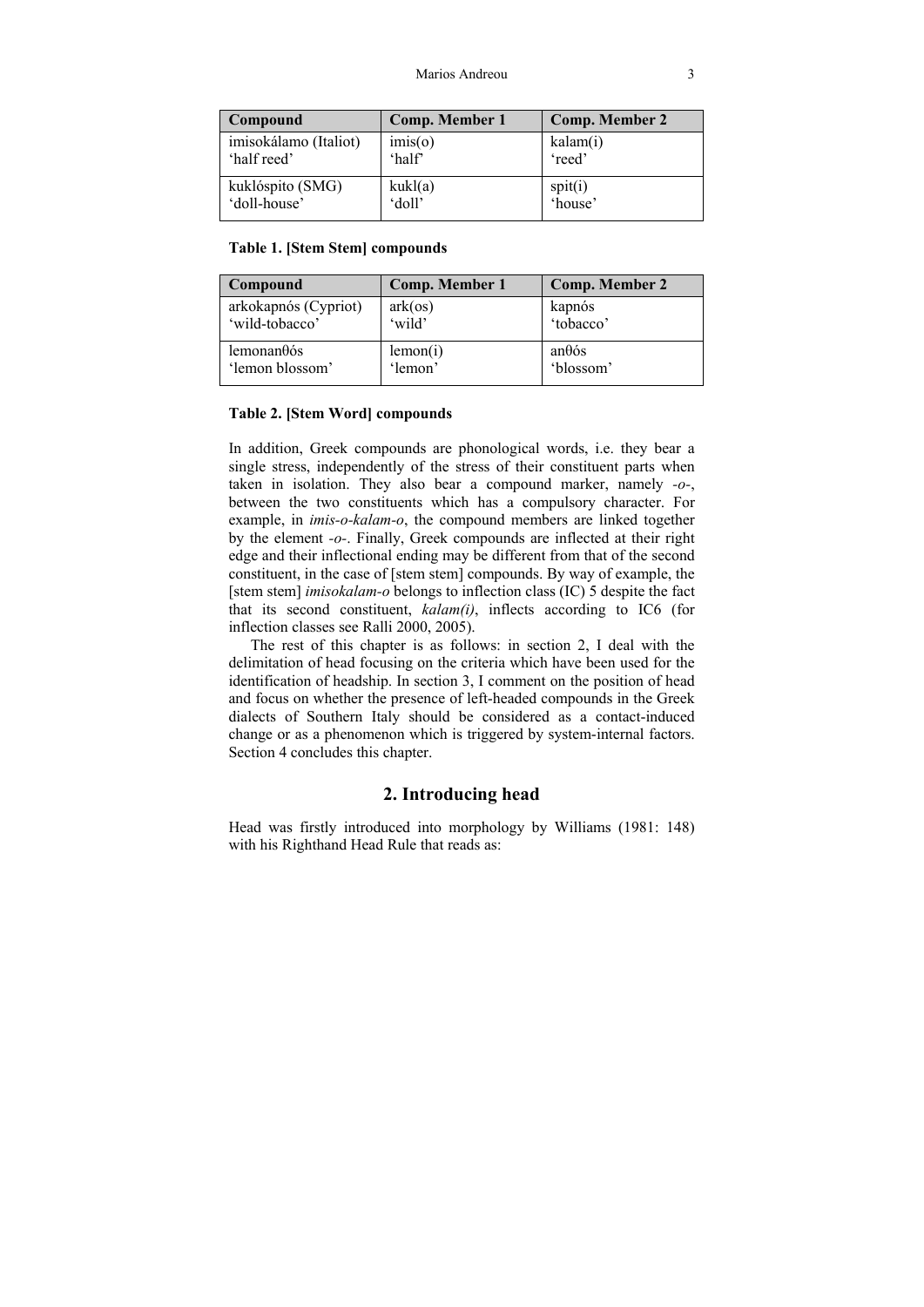In morphology we define the head of a morphologically complex word to be the righthand member of that word.[...] Call this definition the Righthand Head Rule (RHR).

For example, *instruction* and *reinstruct* are headed by their right-most constituents; the suffix -*ion* and the verb instruct respectively.

 A corollary of the RHR is that elements on the left-hand side are not heads. With respect to affixation, this generalization yields as a prediction that prefixes, contrary to suffixes, are not heads; prefixes appear on the left-hand side that is predicted to be the non-head position.

 Another difference between prefixes and suffixes is that the latter can be assigned a category since they determine the category of the base that has undergone suffixation. The derivational suffix -*ion*, for example, could be assigned the category  $N(oun)$  since it builds nouns as in [[construct] $V$  $\lim_{N \to \infty}$  and [[instruct]<sub>V</sub> ion]<sub>N</sub>. Prefixes on the other hand do not seem to be able to change the category of the word they attach to. Rather, in prefixation, the element that determines the properties of the whole formation, including its category, is the base-word and not the prefix. For example, *counterrevolution* is a noun, *countersink* is a verb and *counterproductive* is an adjective like their respective right-most elements which act as heads. The conclusion to be drawn then is that *counter* is category-less and it is not a head.

 With respect to compounding which concerns us here, rightheadedness is evident in English compounding as *dry dock* and *bar tend* illustrate.

 $(1)$   $\left[\frac{\text{dry}}{\text{A}} \left[\text{deck}\right]_{N}\right]_{N}$  $[[bar]_N$  [tend]<sub>V</sub>]<sub>V</sub>

As we see from the examples in (1), in both compounds, the category is determined by the constituent that is on the right-hand side, thus offering arguments in favour of the RHR. For example, *dry dock* which is composed of an adjective, *dry*, and a noun, *dock*, belongs to the category of its head element, *dock*, and not to the category of its leftmost element, which is the non-head. Similarly, *bar tend* is a verb and not a noun since its head is the verb *tend* and not the noun *bar*.

 Of importance to the present study is that Williams's definition of head is inextricably linked to the question of position of head, in that the RHR defines head according to its position in a complex structure. To anticipate later discussion, the identification of head based on positional criteria is called into question by the presence of variation in the position of head in Greek compounds.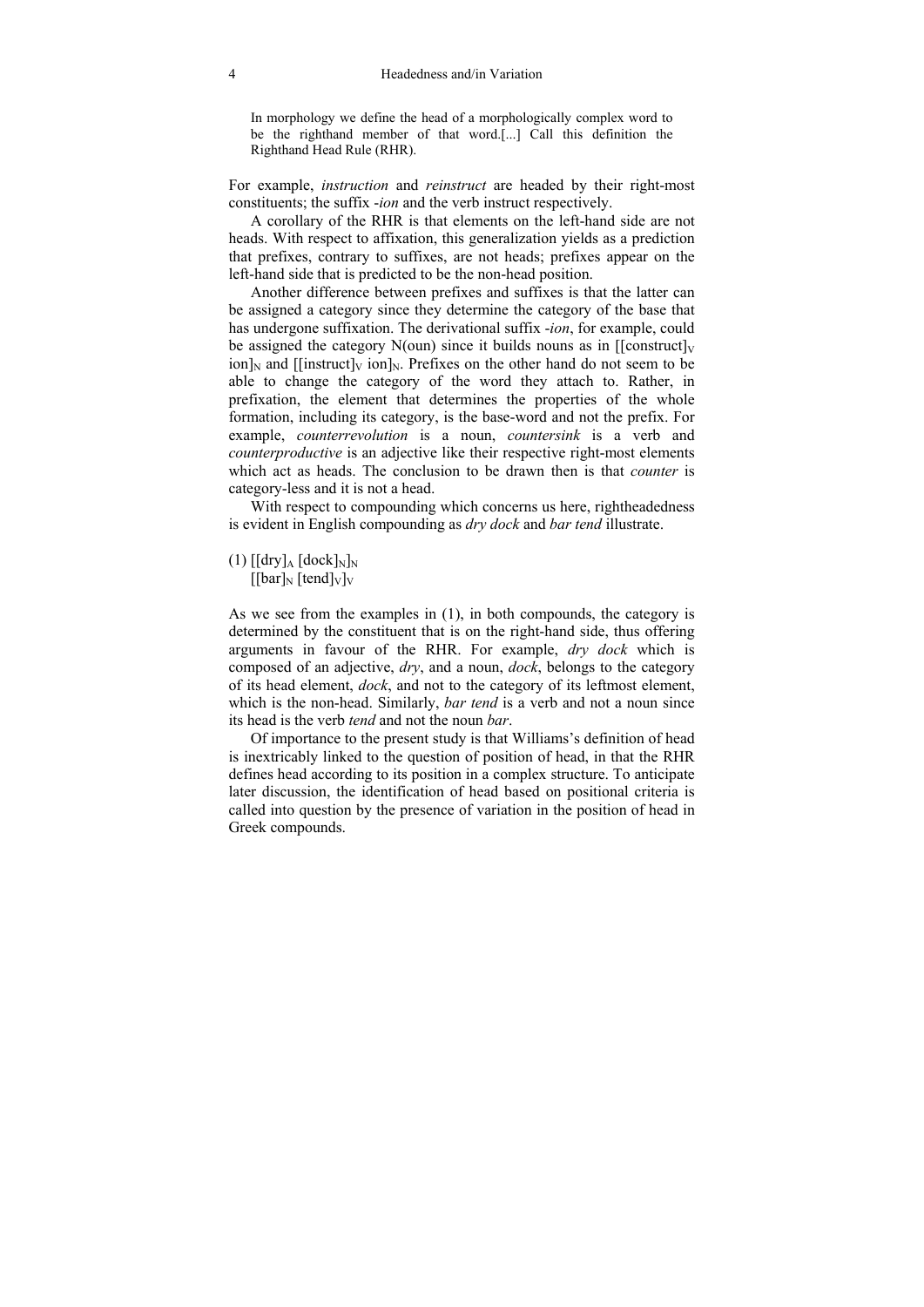# **2.1 Identification of head**

In morphological and syntactic theory, there are widely divergent views on what is a head and an unambiguous definition of this notion is still lacking. In fact, head is usually defined in such a broad way that the application of this notion to linguistic analysis is rendered problematic. Consider the following definitions:

(a) The intuition to be captured with the notion HEAD is that in certain constructs one constituent in some sense "characterizes" or "dominates" the syntactic whole. (Zwicky 1985: 2)

(b) The term **head** is generally used to refer to the most important unit in complex linguistic structures. (Plag 2003: 135)

(c) **head** the element in a construction that determines the properties of that construction (Booij 2007: 314)

The first two definitions identify head as the most important element in a complex structure, that is, as the element that dominates the whole. Booij's definition informs us that the head is the element that is responsible for the properties of the whole. The latter definition raises the question of which and how many these properties are.

 A review of the relevant literature (Zwicky 1981; Scalise 1988; Bauer 1990; Lieber 1992; Selkirk 1982; Hall 1992; Hoeksema 1992; Kageyama 2010; Scalise and Fábregas 2010; Ralli and Andreou 2012; Ralli 2013) reveals that there are at least seven head-like notions which are relevant to headship in word formation as follows:

(a) *Categorial head*: The head is the element which determines the category of the whole.

(b) *Semantic head*: The head is the element which serves as the hyperonym of the whole. In other words, the whole is a hyponym of its head.

(c) *Morphosyntactic head*: The head determines the morphosyntactic features of the formation, such as gender and inflection class.

(d) *Morphosyntactic locus* or *locus inflectionis*: The head is the element which bears the inflectional material which marks the syntactic relations between the formation and other syntactic units.

(e) *Governor*: The element which determines the form of the governed constituent which appears as its sister.

(f) *Subcategorizand*: The head is the element which is subcategorized in terms of the bases with which it can co-occur. To put it bluntly, the head is the element which selects the non-head.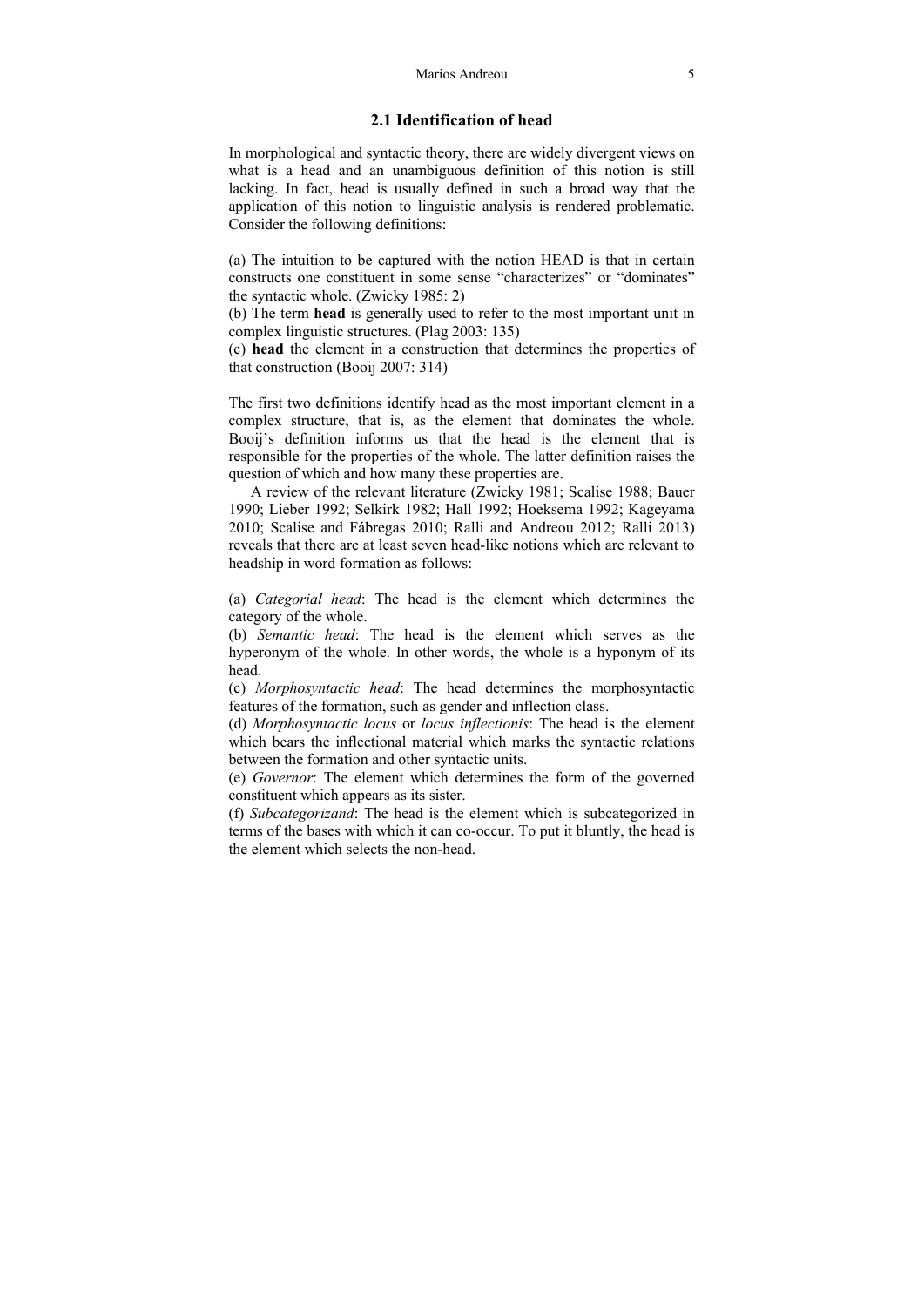(g) *Obligatory constituent*: The head is the element the presence of which is obligatory.

The application of these notions to affixation and compounding reveals that most of them are ill-defined and not relevant to the head-nonhead asymmetry. Consider, for instance the criterion of the obligatory constituent. It is not clear at all whether in a derived word the obligatory constituent is the base or the affix. In addition, the criterion of the subcategorizand is not helpful since prefixes can select the bases they attach to but this does not render them heads; prefixes are generally considered as nonheads since they are deprived of categorial properties.

 As far as compounding is concerned, the two tests which are often employed in the literature to identify the head are the categorial test and the semantic test of hyponymy. The Cypriot compound *aγrioeliá* 'wild olive-tree', for example, which is composed of the stem of the adjective *aγri*- 'wild' and the word *eliá* 'olive-tree', is headed by its second element, i.e. *eliá*, since the whole formation belongs to the category of noun, which is the category of *eliá* and not to the category of adjective, which is the category of its non-head *aγri-* (categorial criterion), and the compound is a hyponym of *eliá* (semantic criterion). a*γri*- as a non-head serves to specify the subclass *aγrioeliá* belongs to; *aγrioeliá* is not any kind of *eliá* but a specific subclass of *eliá* which is flagged by the first constituent.

 A closer inspection reveals that *eliá* exhibits other head-like properties as well. In particular, the whole exhibits the same morphosyntactic features as *eliá*, i.e. it is feminine and belongs to IC3 (morphosyntactic criterion). *eliá* is the locus inflectionis since it bears the inflectional material which marks the syntactic relations between the entire formation and other syntactic units. In this respect, the inflectional suffixes appear on the head and not on the non-head as illustrated by the plural form *aγri-oeli-es* 'wild-LE-olive.tree-PL'. Finally, *eliá* is the governor, that is, the constituent which determines the form of the governed constituent which appears as its sister. Based on this property, the head imposes a dependency marker on the non-head. The linking element *-o-*, which (at least phonologically) appears on the first member of Greek compounds (e.g. *domato-salata* 'tomato salad' *aγrio-elia*) could be analyzed as a marker of dependency, in that the head, as a governor, has the ability to determine the shape of its non-head.<sup>5</sup>

 5 According to Ralli (2008), the linking element *-o-* is taken to mark the process of compounding and is thus called "compound marker".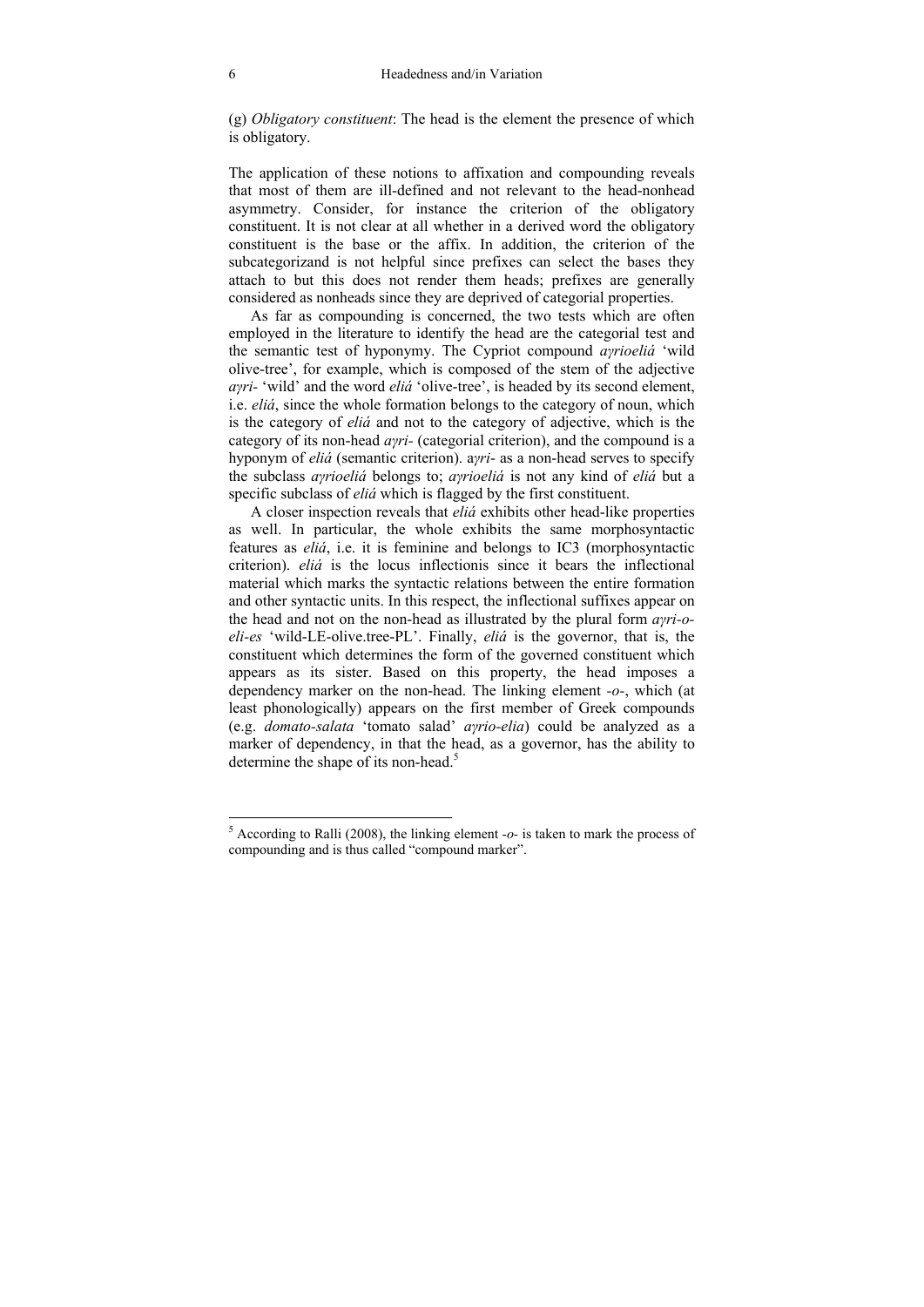Although the *aγrioeliá* type seems to suggest that the head of a Greek compound exhibits all of the above mentioned properties, there are various types of Greek compounds which militate against this proposal. To adduce an example, several compounds do not exhibit the morphosyntactic features of their head.

| Compound                | Comp. Member 1 | Comp. Member 2 |
|-------------------------|----------------|----------------|
| kefalovris-o (SMG)      | kefal(i)       | vris-i         |
| head spring-Neut.IC5    | 'head'         | spring-F.IC3   |
| ambelopaxt-on (Cypriot) | ambel(i)       | paxt-os        |
| vineyard tax-Neut.IC5   | 'vine'         | tax-M.IC1      |

#### **Table 3. Gender and IC in Greek compounds**

Observe that the SMG *kefalovris-o* is of neuter gender and inflects according to IC5 despite the fact that its head, i.e. *vris-i*, is of feminine gender and belongs to IC3. In a similar vein, the Cypriot *ambelopaxt-on* is also neuter and belongs to IC5, whereas its head is masculine and inflect according to IC1.

A critical overview of the relevant literature by Andreou (2014) reveals that even the well-established hyponymy test runs into problems when one applies this test to Greek compounds of various types. Metonymical, metaphorical, and compounds which have two readings, a literal and a figurative one, fail the hyponymy test despite the fact that they are considered headed by other criteria.

 Although it is not the purpose of the present chapter to present a detailed investigation of the application of all head-like notions to all types of Greek compounds and the interaction between them, it should be mentioned that there seems to be a relation between the categorial test and hyponymy. In particular, the element which is responsible for the category of the whole also serves as the hyperonym. This generalization is particularly useful in those cases in which a compound is composed of elements which belong to the same lexical category. Consider the Cypriot *apparopéktis* in (2):

(2) apparopektis  $\langle$  appar(os) pekti(s) 'gambler in horseraces' 'horse' 'player'

This compound is composed of two nouns and as a result we cannot identify the head based on the categorial test. In this case, we have to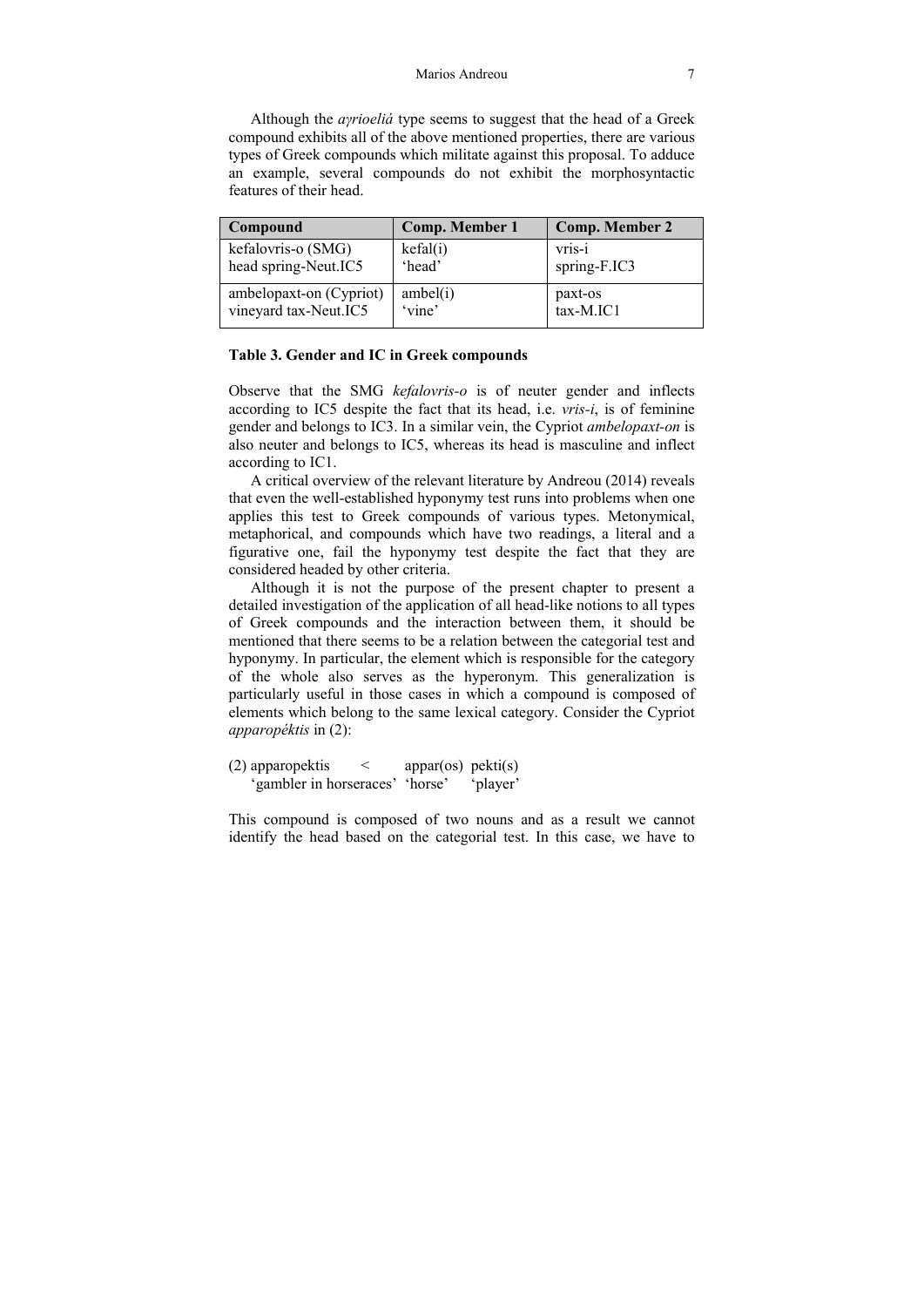apply the hyponymy test as a complementary one. Based on the semantic criterion, the head of the whole is the second element *pekti(s)* sine the compound is a kind of *pekti(s)* and not *appar(os)*. This generalization will be very helpful for the identification of head in the left-headed compounds of the Greek dialects of Southern Italy.

# **3. Variation and the position of head**

In the previous section, we mentioned that the introduction of the notion head into morphological theory by Williams (1981) as the right-most element in a complex structure has implications for the way we define the head of the word. In particular, Williams' Right-Hand Head Rule was proposed as a universal which holds across languages and which applies to all morphological processes.<sup>6</sup>

 As far as the position of head in compounding is concerned, the idea that Williams' Right-hand Head Rule is a universal must be rejected. Consequently, the proposal that the head could be identified positionaly a proposal that clearly follows from the RHR—must be rejected as well. The fact that there are languages that do not conform to Williams' RHR is evident in much work on linguistic morphology and especially in the work of Scalise (1988, 1992) and Lieber (1980, 1992). In (3), I give examples of left-headed compounds from Italian and Tagalog:

(3) a. Italian

 $\overline{a}$ 

capostazione 'stationmaster' camposanto 'cemetery'

 b. Tagalog isip-lamok mind mosquito 'weak mind' amoy-isda smelling fish 'fishy smelling'

Observe for instance that the Italian *camposanto,* which is composed of the noun *campo* 'field' and the adjective *santo* 'holy, sacred', is headed by

<sup>&</sup>lt;sup>6</sup> By the RHR, inflectional affixes must be considered heads since they appear on the right-most edge of a formation. For a discussion see Selkirk (1982).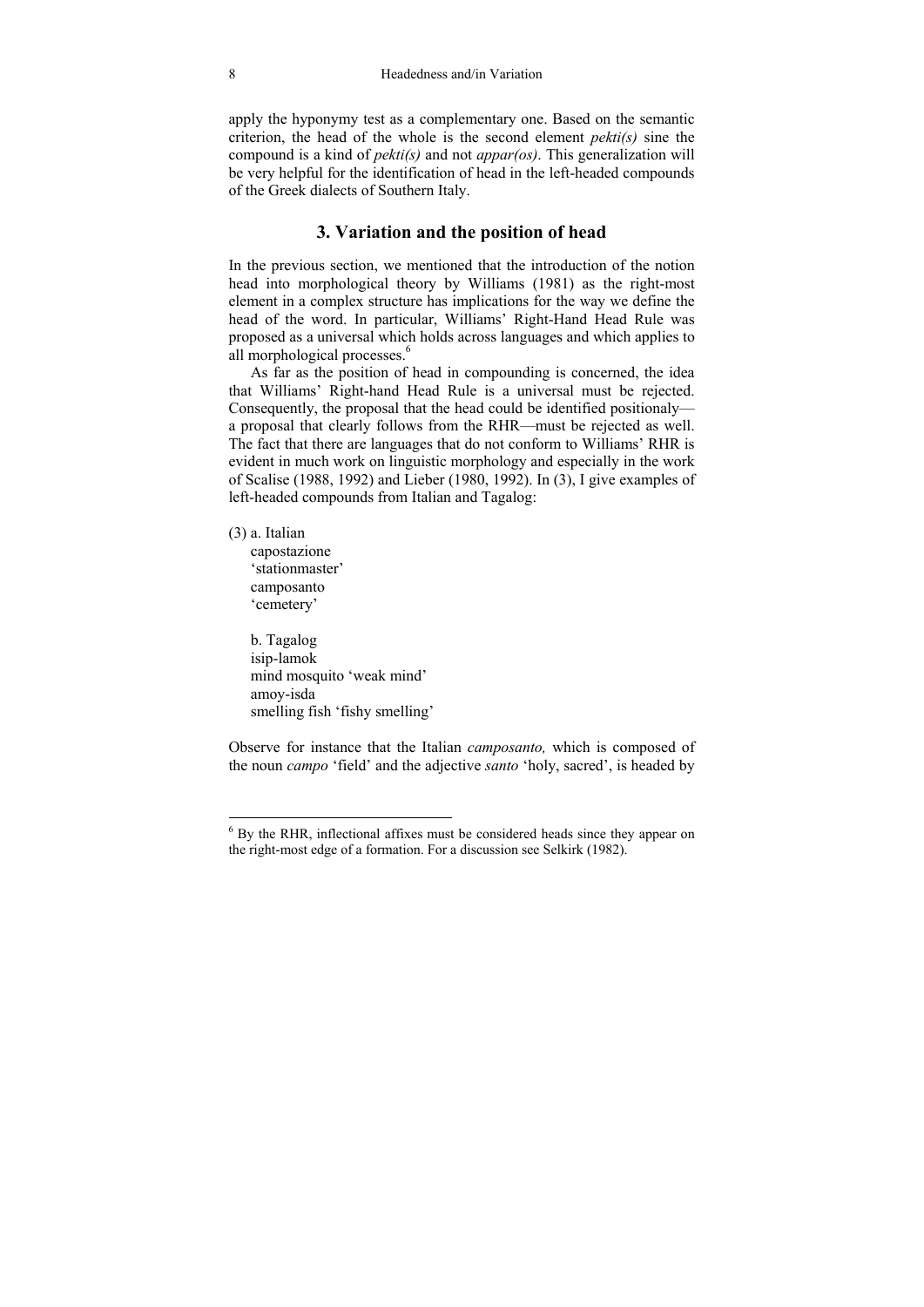its left-most constituent, namely *campo*, since the compound is a noun and denotes a kind of *campo.* 

# **3.1 The position of head in Greek compounding**

With respect to the position of head, Greek compounds are generally rightheaded. Consider the following indicative examples from Standard Modern Greek (Ralli, 2005, 2013) and Cypriot (Andreou, 2010):

| Compound                 | <b>Comp. Member 1</b> | <b>Comp. Member 2</b> |
|--------------------------|-----------------------|-----------------------|
| aγrióγata (SMG)          | $a\gamma$ ri(a)       | $\gamma$ at(a)        |
| 'wild-cat'               | 'wild                 | 'cat'                 |
| γlikokolókason (Cypriot) | $\gamma$ lik(o)       | kolokas(in)           |
| 'sweet-potato'           | 'sweet'               | 'kind of potato'      |
| psaróvarka (SMG)         | psar(i)               | $\text{vark}(a)$      |
| 'fishing boat'           | $^{\circ}$ fish'      | 'boat'                |
| ampelopervolon (Cypriot) | ampel(in)             | pervol(in)            |
| 'vine field'             | 'vine'                | 'field'               |

## **Table 4. Right-headedness in Greek compounds**

Observe that all compounds in Table 4 are right-headed and that this holds irrespective of the lexical category of the formation or the compound members. For instance, the [A N]N *aγrióγata* is headed by the noun *γat(a)* and not the adjective *aγri(a)* since the compound is a noun and not and adjective.

# **3.1.1 The position of head in Italiot-Greek**

Given that Bovese is of Greek origin, it is expected to exhibit right-headed compounds. Several scholars (Rohlfs 1950; Alessio 1953; Karanastasis 1992, 1997; and recently Andreou 2013), however, report that in this dialectal variety one finds left-headed [N N]N compounds. Consider the following examples: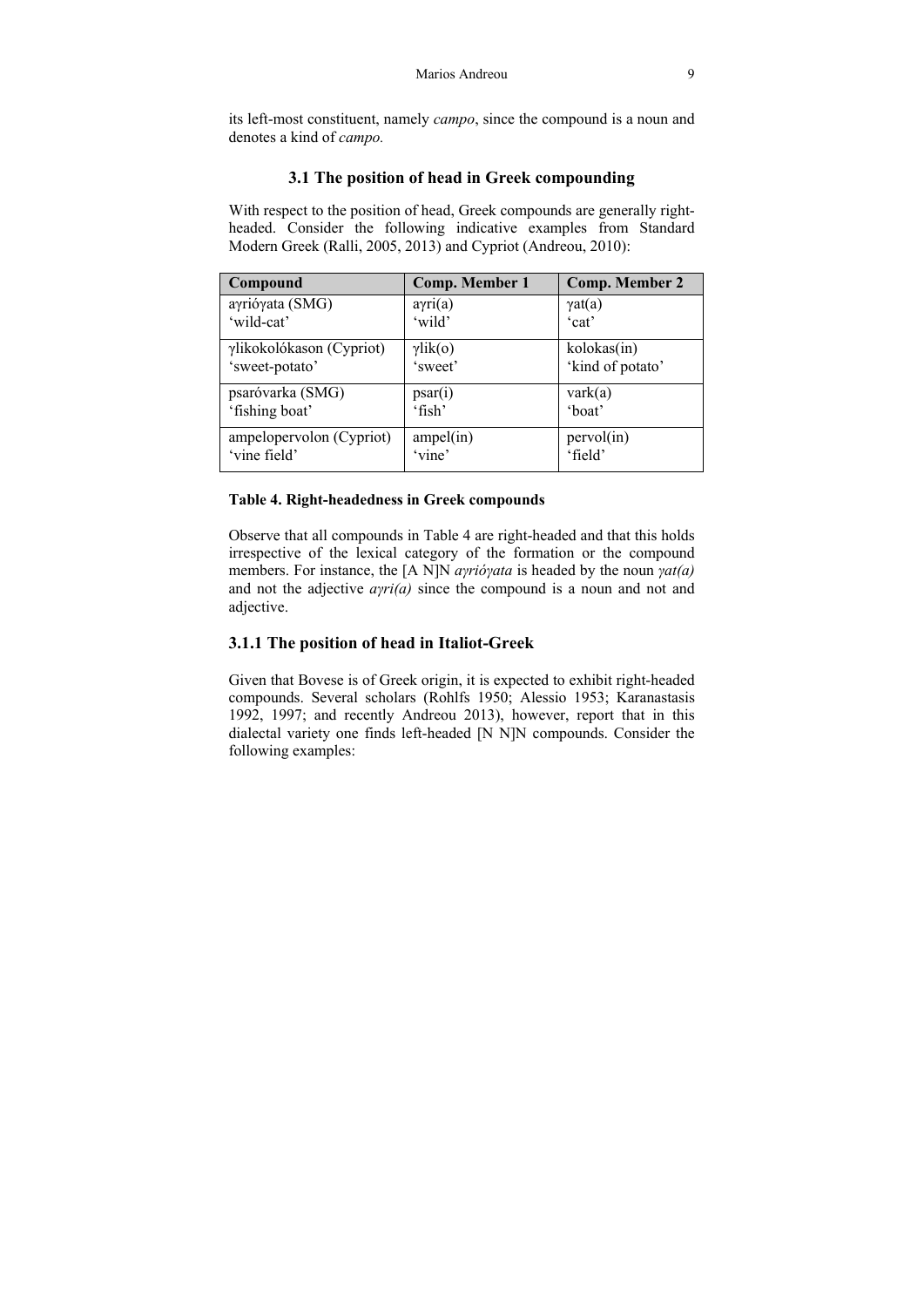| Compound                | Comp. Member 1            | <b>Comp. Member 2</b>    |
|-------------------------|---------------------------|--------------------------|
| fiddámbelo              | $\text{fid}(\text{o})$    | ambel(i)                 |
| 'vine leaf'             | 'leaf                     | 'vine'                   |
| klonósparto             | klon(o)                   | sqrt(o)                  |
| 'twig of sedge'         | 'twig'                    | 'sedge'                  |
| ššulopótamo             | $\check{\text{small}}(o)$ | potam(o)                 |
| lit. wood of the river, | 'wood'                    | 'river'                  |
| 'driftwood'             |                           |                          |
| sporomáratho            | $\text{spor}(\text{o})$   | $\text{marah}(\text{o})$ |
| 'fennel seed'           | 'seed'                    | 'fennel'                 |

#### **Table 5. Left-headed compounds in Italiot-Greek**

In order to identify the head in these formations Ι apply the categorial and hyponymy tests. As argued for in section 2, given that both members of these compounds belong to the lexical category of noun, we have to rely on the semantic test of hyponymy which qualifies the left-most element as the head of each compound in Table 5. For example, the head in *sporomáratho* is *spor(o)* 'seed', since the compound denotes a kind of seed and not a kind of *marath(o)* 'fennel'. In a similar vein, *fiḍḍámbelo* is a kind of *fiḍḍ(o)* 'leaf' and not a kind of *ambel(i)* 'vine'.

 The structure of these [N N] compounds is particularly striking, since Bovese, being a dialect of Greek origin, is not expected to exhibit leftheaded compounds. In fact, the corresponding compounds in Standard Modern Greek are all right-headed, as expected by headedness considerations in Greek.

| <b>Italiot-Greek</b> | <b>Standard Modern Greek</b> |
|----------------------|------------------------------|
| fiddámbelo           | ambelófillo                  |
| Klonósparto          | spartóklono                  |
| Ššulopótamo          | potamóksilo                  |
| sporomáratho         | marathósporos                |

#### **Table 6. Comparison between Italiot-Greek and SMG**

Compare the examples in Table 5 to their corresponding SMG rightheaded *ambelófillo*, *spartóklono*, *potamóksilo*, and *marathósporos*. It is important to note, though, that the productivity of this phenomenon in Bovese-Greek has led to the development of compounds such as *xerosíkli*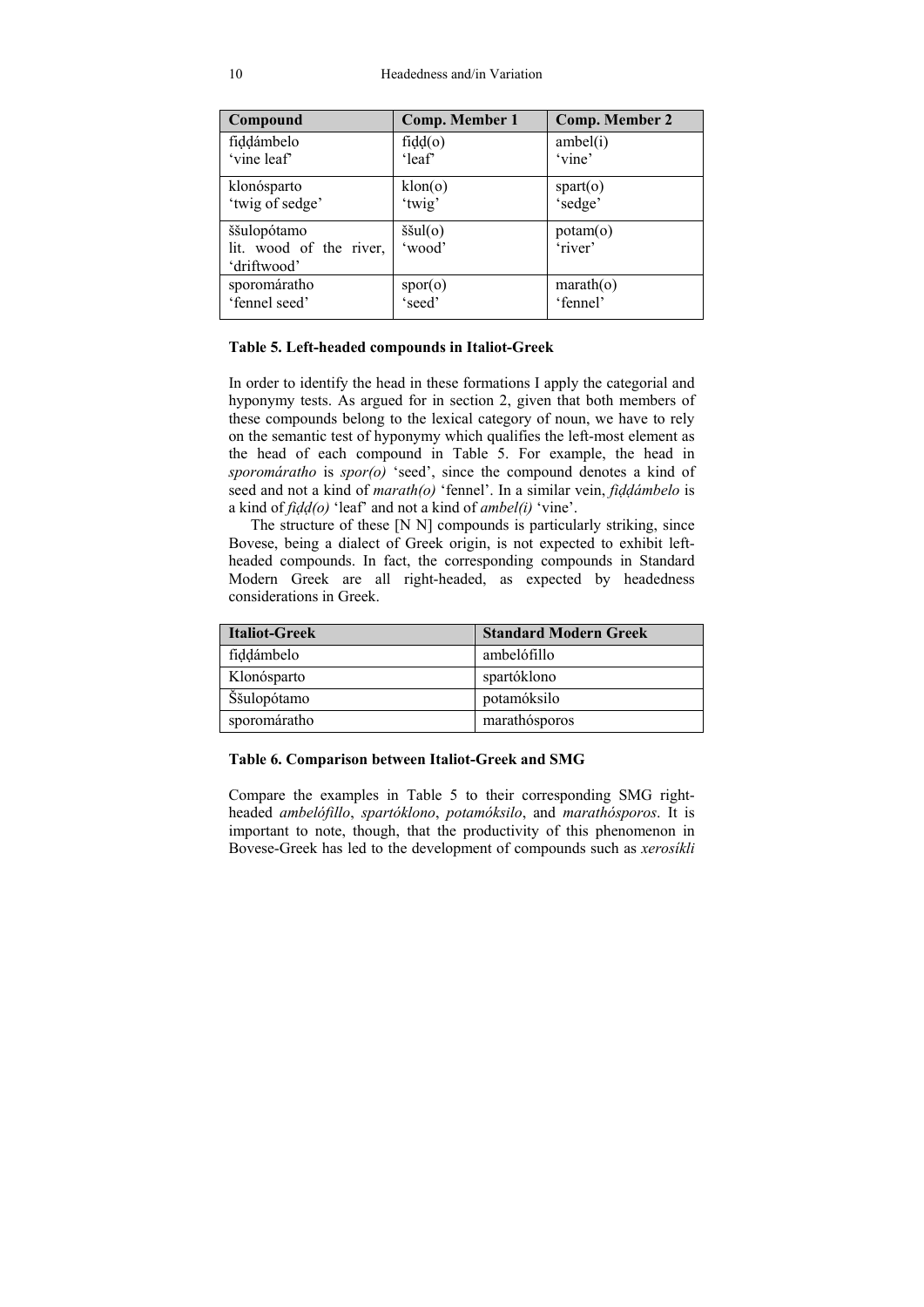#### Marios Andreou 11

'handle of tin bucket', *sakkokreváti* lit. 'bag of the bed, mattress', and *rizzáfti* 'base of the ear' which are not attested in SMG in any form. For example, there are no compounds such as *siklóxero*, *krevatósakos*, or *aftóriza* in SMG.

#### **3.2 A case of Romance influence?**

The co-existence of two or more languages and the interaction between them can lead to change, and the term language contact is used to cover all phenomena which are the result of cross-linguistic influence. As defined by Thomason (2001: 1), "In the simplest definition, language contact is the use of more than one language in the same place at the same time". In cases of contact-induced change we can identify, on the one hand, a source language, that is, the language which acts as the donor and, on the other hand, a recipient language, which is the language which has undergone the change in question. As far as the relation between language interference and language change is concerned, Thomason (2001: 62) argues that "any linguistic change that would have been less likely to occur outside a particular contact situation is due at least in part to language contact".

 As far as Greek is concerned, a number of studies have shown that Greek and its dialects have been influenced by other languages which may also be genetically different from Greek (Ralli 2012; Ledgeway, 2013). The dialects of Asia Minor, for example, have been in constant contact with the agglutinative Turkish.

 Contact between languages can lead to change. Contact-induced language change may result in the loss, addition, and replacement of features (Thomason 2001). In the first case, the loss of features is usually associated with the loss of system-internal complexity. In a number of languages, for example, research has shown that language interference has led to the loss of inflectional paradigms. Addition of features involves the transfer of elements, such as words and morphemes from the source to the recipient language. Finally, elements of the recipient language could be replaced by elements of the source language.

 As far as morphology is concerned, in several contact situations we witness the introduction of morphemes from the donor to the targetlanguage. These morphemes often belong to the derivational repertoire of a language since inflectional affixes are harder to be borrowed. This is due to a number of factors which govern the borrowing process, since the paradigmatic nature of the organization of inflectional systems tends to make inflectional affixes less amenable to change under the influence of external sources (Hickey 2010; Thomason 2001; Winford 2003, 2010).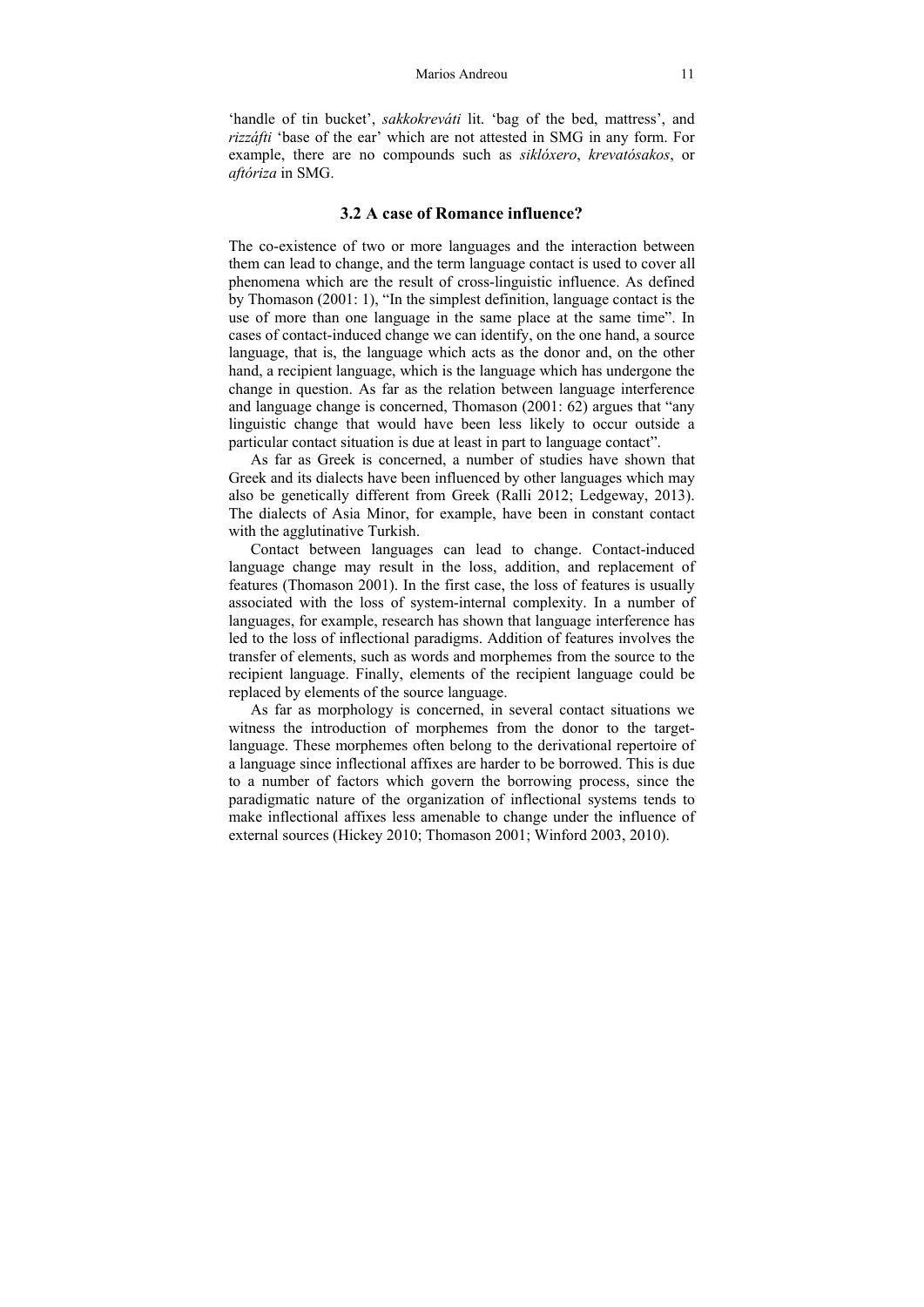The transfer of overt phonemes, morphemes, and words is called *direct transfer*, whereas the term *indirect transfer* or *indirect diffusion* refers to the transfer of structural patterns. In this chapter, we will focus on whether there is direct transfer of a structural pattern.

 In this vein, a possible source for the derivation of left-headed compounds in Italiot-Greek is the presence of head-first compounds in Italian. With respect to the position of head in Italian compounding, Scalise and Fábregas (2010: 119) report that Italian compounds display an interesting behaviour, since they are distinguished into left- and rightheaded formations as illustrated below:

(4) a. Right-headed compounds

N+sN<sup>7</sup> insettivoro 'insectivorous' sN+N logoterapeuta lit. 'therapy of speech' sN+sN grafomania 'graphomania' N+N scuola bus 'school bus'

 b. Left-headed compounds A+N rosso mattone 'brick red' N+A acqua santa 'holy water' N+N ufficio viaggi 'travel agency' N+N trasporto latte 'milk transportation'

Observe that Italian has both left-headed and right-headed compounds, and, as a result, one could claim that Italian compounding has no canonical head position. The analysis of the right-headed formations, however, reveals the following. The compounds *insettivoro*, *logoterapeuta*, and *grafomania* belong to the so-called neoclassical compounds, and *scuola bus* is a calque from the English *school bus* and it is therefore not a compound formed according to the Italian pattern. This shows that it is problematic to assert that Italian compounding is right-headed. On the contrary, all left-headed compound types in (4) are very productive and belong to the native Italian compounding patterns.

 Based on the language interference hypothesis, N N Italian compounds such as *ufficio viaggi* could serve as models for the creation of left-headed Greek compounds such as *sporomáratho* 'fennel seed'. It should be stressed, however, that no introduction of Italian left-headed Italian compounds into Italiot-Greek is attested. In other words, based on the available sources and previous research (see footnote 2) one does not find

 $\frac{7}{1}$  sX stands for "bound morpheme".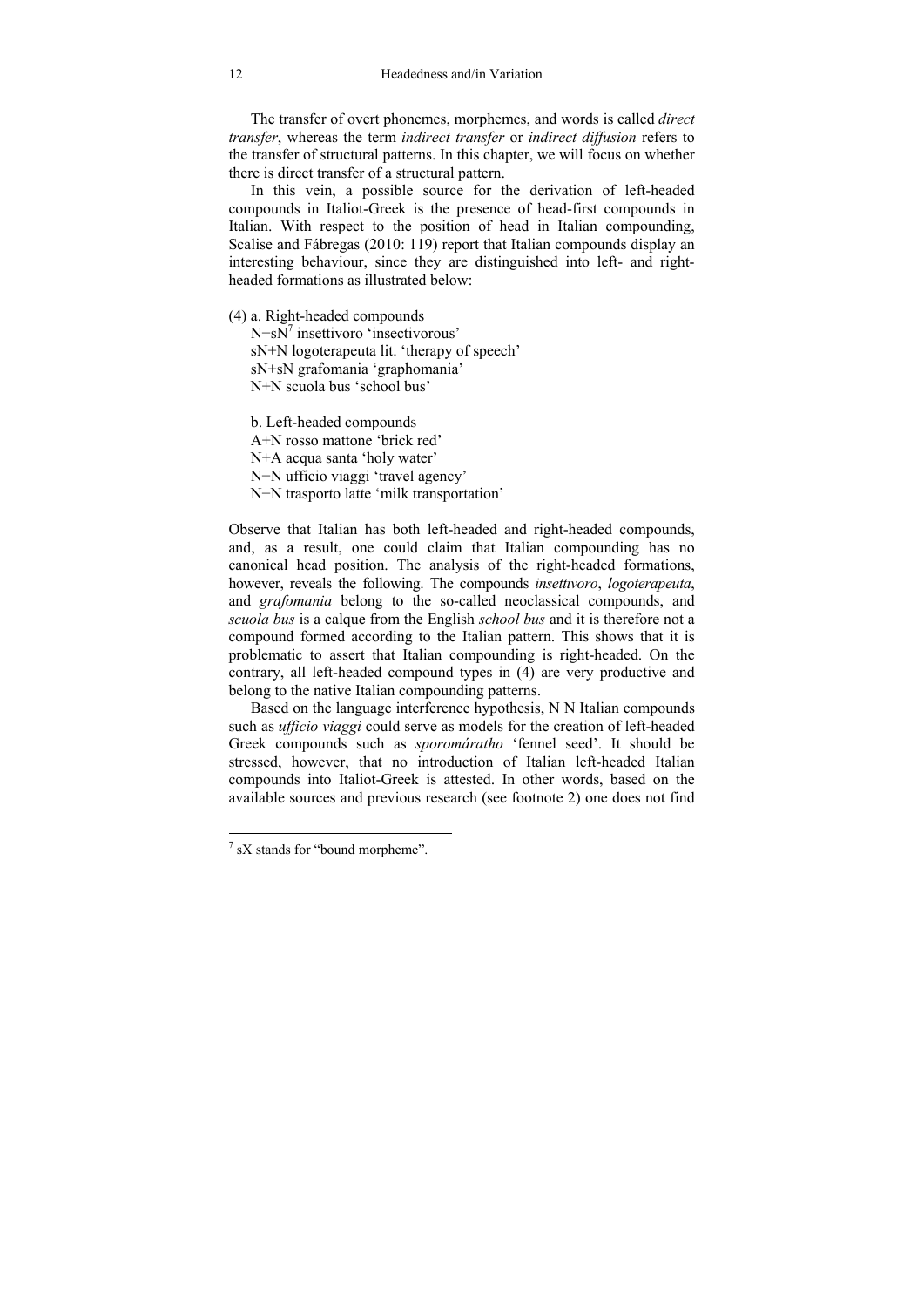#### Marios Andreou 13

compounds of the *ufficio viaggi* type in Italiot-Greek. This is of the utmost importance for the study of this phenomenon, since it raises the question of direct rule-borrowing. In particular, in several cases, what seems to be a case of direct rule-transfer is actually a generalization over loanwords (for a discussion see Winford 2003; Thomason 2001). In the case of Italiot-Greek, however, there are no Italian loanwords which could serve as models for the extraction of the left-hand head rule. As a result, we have to assume that we have a case of direct rule-transfer.

# **3.2.1 Direct rule-transfer**

In order to test the direct rule-transfer hypothesis, I present some of the criteria that have been proposed in order to test whether a rule has been transferred from a donor to a target-language without the mediation of lexical borrowings (Thomason 2001, 2010; Winford 2010).

(a) Identify the donor-language. As far as left-headedness in Italiot-Greek is concerned, it is not clear which linguistic system served as the donor. Although Standard Italian exhibits a number of left-headed N N compounds, the Romance varieties of the Calabria area do not exhibit such formations. This will be of great importance to our study since Italiot-Greek has been mainly influenced by (and has influenced) the surrounding varieties and not the official Italian language.

(b) Consider the recipient language as a whole and try to find other structural changes which could be linked to externally caused change. This factor means that it would be very hard to maintain that a proposed donorlanguage has influenced Italiot-Greek only with respect to the introduction of one morphological rule.

(c) Prove that the change in question is a true innovation and that it was not present in the target-language before it came into contact with the proposed donor-language. In addition, show that the change in question is not an innovation in the donor-language and that it was present before any contact between the donor and the target-language was established.

(d) Even if all of these conditions are met, consider any internal factor which could lead to the change in question.

In what follows, I apply these criteria to the phenomenon of left-headed Bovese-Greek compounds. To begin with, the fact that it is not clear which is the donor-language has implications for the contact hypothesis since left-headed compounds such as *ufficcio viaggi* are not attested in the Romance varieties of the Calabria area. In fact, such formations are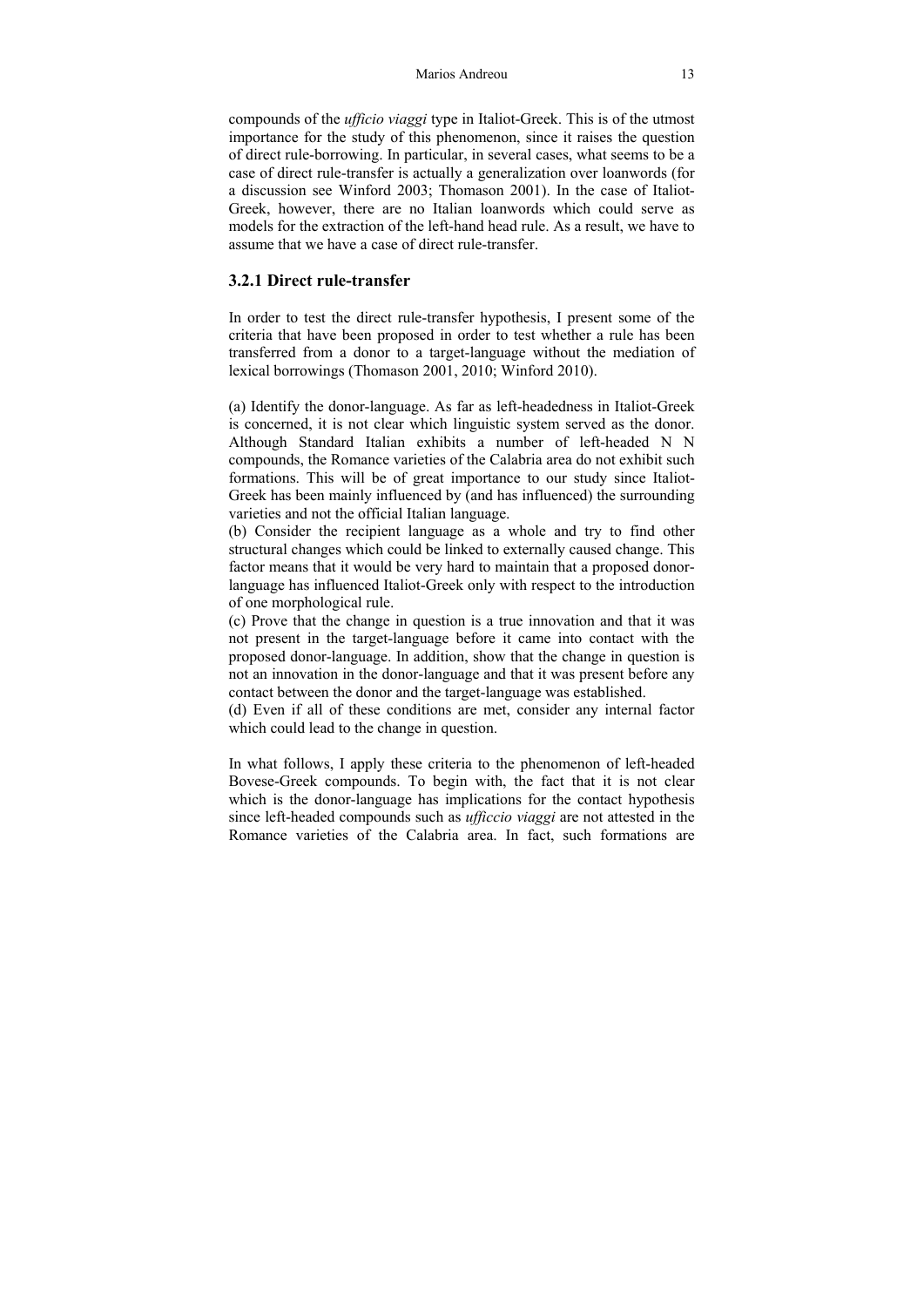considered as part of the official Standard Italian (Franco Fanciullo p.c.). It should be mentioned that Alessio (1953) who has commented on this phenomenon, states that the left-headed Italiot-Greek *xort-anem-i* grasswind-Infl., 'kind of grass', may have been formed on the basis of *erba di vento* 'grass of the wind'. Observe that Alessio, in his analysis, uses a syntactic phrase as a model for the derivation of *xortanémi* and does not mention the *ufficio viaggi* type as a possible source for the introduction of the left-hand head rule.

As far as the second condition is concerned, there is no other case of direct transfer of a morphological rule from a proposed donor-language into Italiot-Greek. This militates against the language interference scenario, since it does not seem theoretically judicious to propose that a proposed donor-language has influenced Italiot-Greek only with respect to the direct transfer of a single morphological rule. On the contrary, Italiot-Greek, in general, and the Bovese variant, in particular, which exhibits left-headed compounds have not been heavily influenced by Romance on the level of rules which form part of the core of their morphological system.

The last two conditions concern the historical developments of Italiot-Greek. In particular, it is very difficult to answer whether the left-hand head rule was not present in the Italiot-Greek before it came into contact with the proposed donor-language due to the lack of sources with respect to the historical development of Italiot-Greek. As a result, it is also difficult to show that the change in question is not an innovation in the donor-language and that it was present before any contact between the donor and the target-language was established.

Let us now turn to the examination of any possible system-internal factor which could trigger the change in question. A closer inspection of the historical development of Greek compounding reveals that left-headed compounds of the structure N N are attested in previous evolutionary stages of the Greek language as well as in few other Modern Greek dialects. Consider the following indicative examples (for more data see Andreou 2014):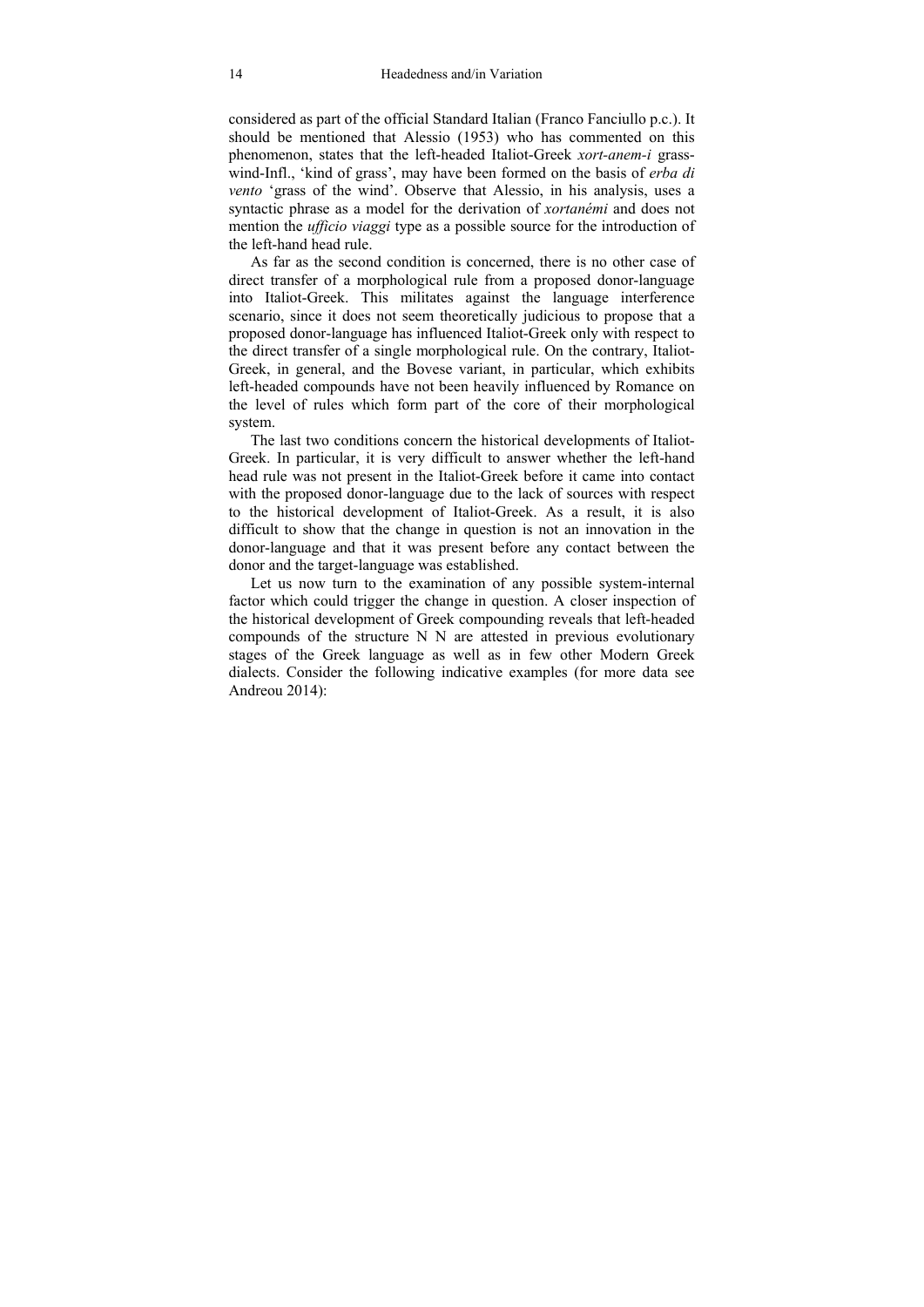| Compound                        | C. Member 1   | C. Member 2                   |
|---------------------------------|---------------|-------------------------------|
| théoinos (Aeschylus, 6-5 c. BC) | theos         | oinos                         |
| 'God of wine'                   | 'God'         | 'wine'                        |
| karpobálsamon (Galen, 2 c. AD)  | karpos        | balsamon                      |
| 'fruit of the balsam'           | 'fruit'       | 'balsam'                      |
| axnarópoδon (Cypriot)           | axnarin       | poδin                         |
| 'foot print'                    | 'print'       | 'foot'                        |
| kotsiróeγio (Cypriot)           | kotsiros      | $e$ $\gamma$ <sub>1</sub> $a$ |
| 'goat-dropping'                 | 'dropping'    | 'goat'                        |
| friδómato (Cephalonia)          | $fri\delta i$ | mati                          |
| 'eyebrow'                       | 'eyebrow'     | 'eye'                         |
| filoparéθiro (Cephalonia)       | filo          | para@iro                      |
| 'casement'                      | 'leaf'        | 'window'                      |

#### **Table 7. Greek left-headed N N compounds**

Observe that a compound such as the Cypriot *axnarópoδo* is composed of two nouns, namely  $\alpha x \cdot n \alpha r$  *in*) and  $p \circ \delta$ *(in)*, and is left-headed since it denotes a kind of *axnar(in)* 'print' and not *poδ(in)* 'foot'. The compounds in Table 7 show that left-headed compounds of the N N structure are present in all evolutionary stages of the Greek language and in other Modern Greek dialects as well.

The question which arises is whether the presence of left-headed compounds in Italiot-Greek is linked to compounds such as *théoinos* and *friδómato* in Table 7. In order to answer this question, we have to mention that there are certain shared features between the Italiot-Greek compounds and the formations of other areas and/or previous evolutionary stages. First, words such as *rizáfti* are shared between (at least) Italiot-Greek, Cypriot, Pontic, and the dialect of Karpathos. Second, several of these compounds are headed by the same lexeme. To adduce an example, there are several words headed by *fílo* 'leaf' (e.g. *filoparéthiro* lit. 'leaf of the window, casement', *filámpelo* 'vine-leaf') and *riza* 'root' (e.g. *rizáfti*  'base/root of the ear', *rizovúni* 'base/root of the mountain') in Italiot-Greek and other dialects.

 The presence of left-headed formations in previous evolutionary stages as well as in other Modern Greek dialects suggests that this phenomenon may not be triggered by system-external factors, although one cannot exclude the possibility of multiple-causation or that language interference may have facilitated the process of formation of left-headed compounds (Joseph 1982).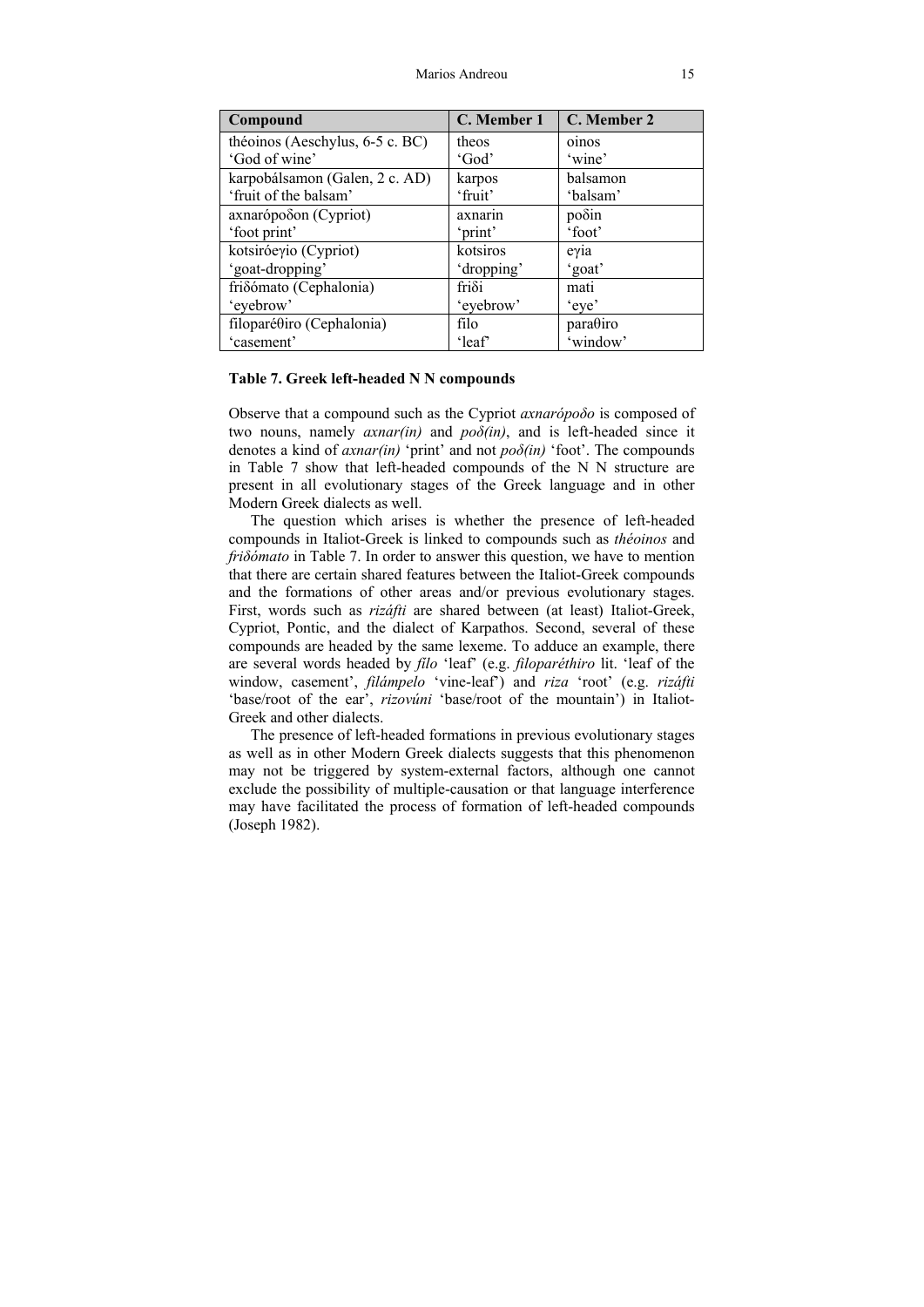## **4. Conclusions**

The purpose of this chapter was to comment on the identification and position of head in morphological configurations, with a focus on the process of compounding.

 The presentation of the various headship criteria in section 2 revealed that it is not always an easy task to identify the head of a compound. In addition, the presence of left-headed compounds in languages such as Italian, Tagalog, and the Italiot-Greek variety militates against the proposal that the head of a compound must be identified with the rightmost element; this is an idea which clearly follows from the Right-Hand Head Rule (Williams 1981).

 As far as the presence of left-headed compounds of the type *sporomáratho* 'seed of fennel' in Italiot-Greek is concerned, I argued that the idea that this phenomenon is primarily triggered by language external factors, i.e. language contact, should be reconsidered. This conclusion is based on the fact that a number of left-headed compounds existed in the Greek language prior to any contact with Italian. In addition, such formations exist in other dialects as well, albeit with not the same profitability.

 To conclude, although the phenomenon of left-headedness in Greek seems to be primarily triggered by system-internal factors (see Andreou 2014 for a detailed investigation), language interference may have served as a catalyst which has led to the creation of left-headed compounds in the Bovese variety of Italiot-Greek which are not attested in other Greek dialects in this form.

### **References**

- Alessio, Giovanni. 1953. "Calchi linguistici greco-latini nell' antico territorio della Magna Grecia". In *Atti del VIII Congr. di Studi Bizantini*, *Volume 7,* 237-299.
- Andreou, Marios. 2010. *I sinthesi stin kypriaki: Zitimata eksokentrikotitas [Cypriot compounding: Themes of exocentricity]*. Master's thesis, University of Patras.
- —. 2013. "Compounding in the Greek dialects of Southern Italy". In *Proceedings of the 5th International Conference on Modern Greek Dialects & Linguistic Theory (MGDLT5), September 2012, 20-22, Gent, Belgium,* ed. Mark Janse, Brian Joseph, Angela Ralli, and Metin Bagriacik, 1-18. Patras.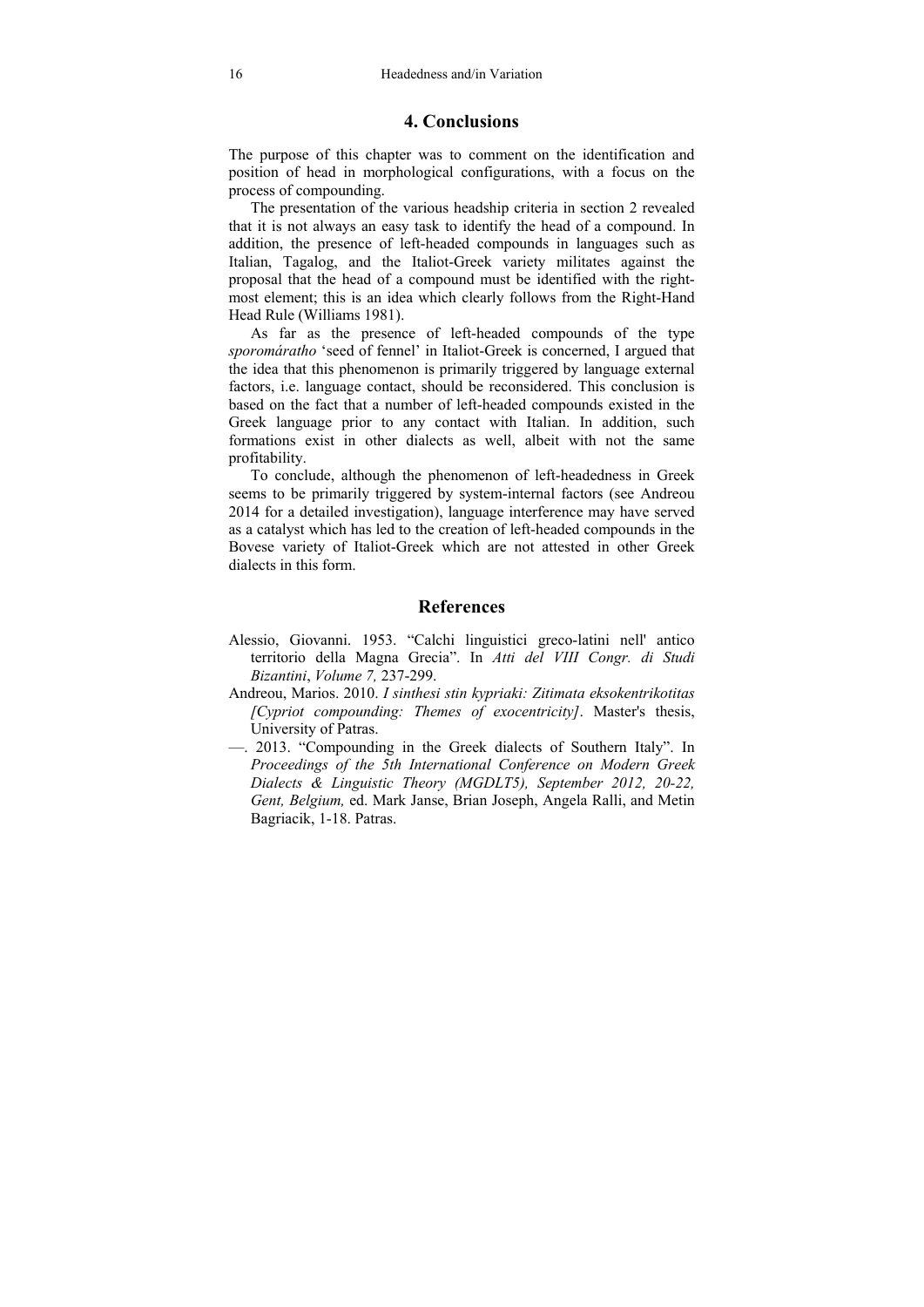- —. 2014. *Headedness in Word Formation and Lexical Semantics: evidence from Italiot and Cypriot*. PhD Thesis. University of Patras.
- Andreou, Marios and Maria Koliopoulou. 2012. "I sinthesi stin Kipriaki ke Kalimniki: Mia proti sigkritiki proseggisi. [Compounding in Cypriot and Kalymniot: a first comparative analysis]." In *Neoelliniki Dialektologia, Volume 6*, 7-29. Athens: Academy of Athens.
- Bauer, Laurie. 1990. "Be-heading the word." *Journal of Linguistics* 26: 1- 31.
- Booij, Geert. 2007. *The grammar of words: An introduction to linguistic morphology* (2nd ed.). Oxford/New York: Oxford University Press.
- Caracausi, Girolamo. 1986. *Lingue in contatto nel estremo mezzogiorno d' Italia. Influssi e conflitti fonetici.* Palermo: Studi Filologici e linguistici siciliani. Bolletino, Supplemento 8.
- Di Sciullo, Anna Maria and Edwin Williams. 1987. *On the definition of word*. Cambridge, MA: MIT Press.
- Fanciullo, Franco. 2001. "On the origins of Modern Greek in Southern Italy." In *Proceedings of the first international conference of Modern Greek dialects and linguistic theory,* ed. Angela Ralli, Brian Joseph, and Mark Janse, 67-77. Patras: University of Patras.
- Hall, Christopher J. 1992. *Morphology and mind*. London and New York: Routledge.
- Hickey, Raymond. 2010. "Language contact: Reconsideration and reassessment." In *The handbook of language contact,* ed. Raymond Hickey, 1-28. Malden, MA: Wiley-Blackwell.
- Hoeksema, Jack. 1992. "The head parameter in morphology and syntax." In *Language and Cognition, Volume 2,* ed. Dicky Gilbers and Sietze Looyenga, 119-132. Groningen: De Passage.
- Joseph, Brian D. 1982. Multiple causation in language contact change. In *ERIC (Educational Resources Information Center) Database by ERIC Clearinghouse on Languages and Linguistics*, document #ED205021.
- Kageyama, Taro. 2010. "Variation between endocentric and exocentric word structures." *Lingua* 120(10): 2405-2423.
- Karanastasis, Anastasios. 1992. *Istorikon leksikon ton ellinikon idiomaton tis Kato Italias [Historical dictionary of the Greek dialects of Southern Italy]* (Vol. 1-5). Athens: Academy of Athens.
- —. 1997. *Grammatiki ton ellinikon idiomaton tis Kato Italias [Grammar of the Greek dialects of Southern Italy].* Athens: Academy of Athens.
- Katsoyannou, Marianna. 1995. *Le parler gréco de Gallicianò (Italie): description d' une langue en voie de disparition.* PhD Thesis. Université de Paris VII – Denis Diderot.